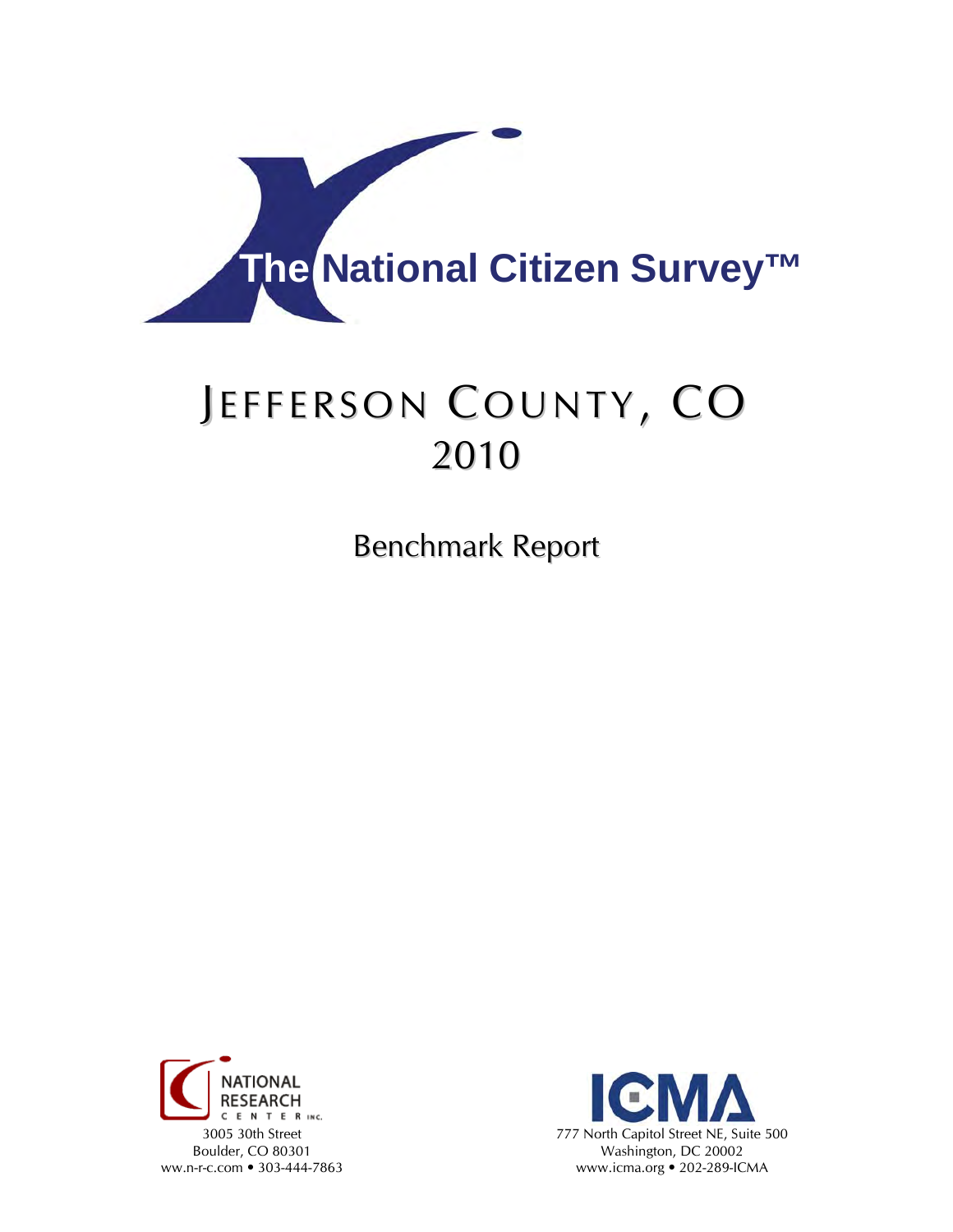## **CONTENTS**

| Jurisdictions Included in Populations 300,000 or More Benchmark Comparisons  25 |  |
|---------------------------------------------------------------------------------|--|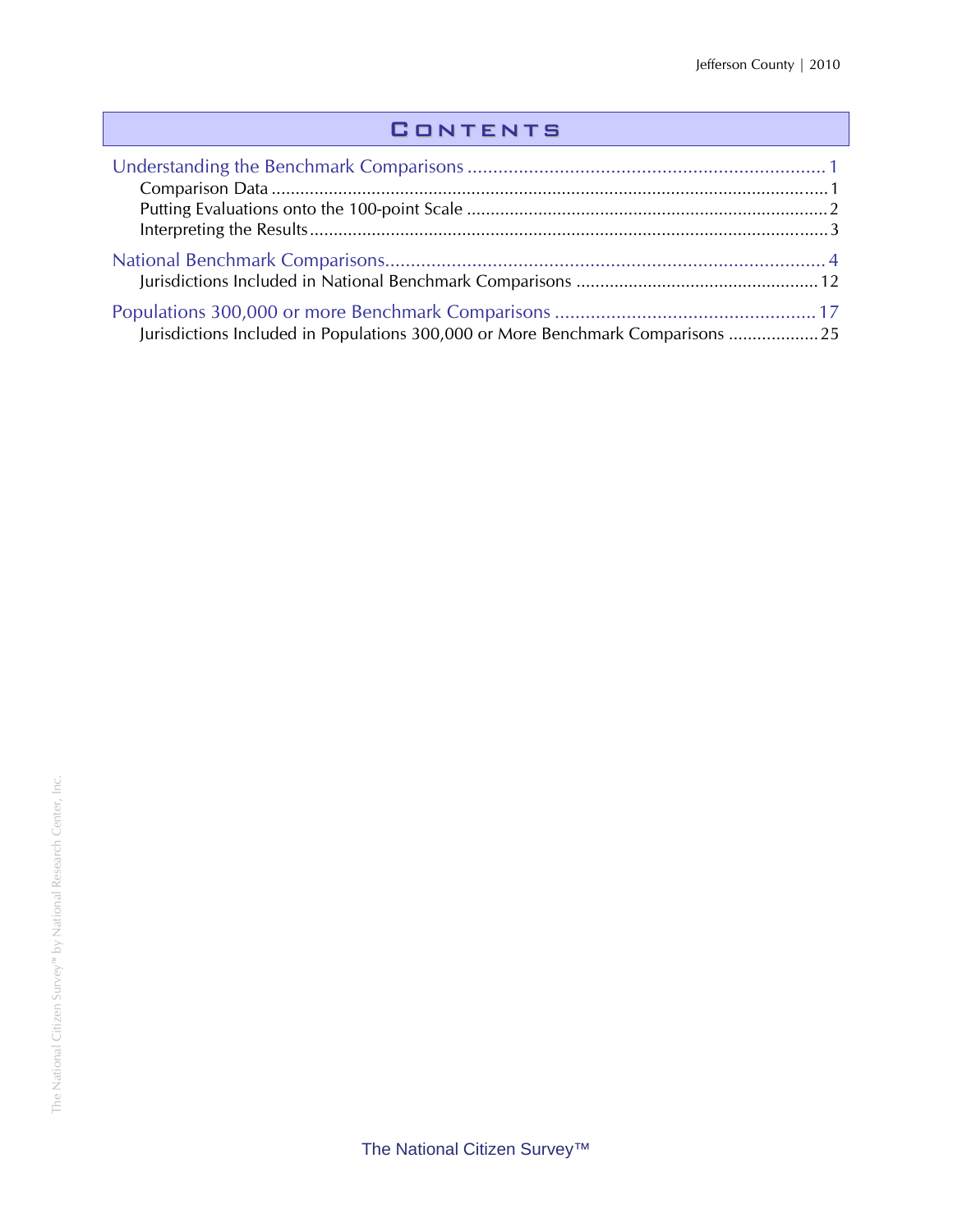## Understanding the Benchmark **COMPARISONS**

## **COMPARISON DATA**

NRC's database of comparative resident opinion is comprised of resident perspectives gathered in citizen surveys from approximately 500 jurisdictions whose residents evaluated local government services and gave their opinion about the quality of community life. Jefferson County chose to have comparisons made to the entire database and a subset of similar jurisdictions from the database (populations of 300,000 or greater). A benchmark comparison (the average rating from all the comparison jurisdictions where a similar question was asked) has been provided when a similar question on the Jefferson County Survey was included in NRC's database and there were at least five jurisdictions in which the question was asked. For most questions compared to the entire dataset, there were more than 100 jurisdictions included in the benchmark comparison.

The jurisdictions in the database represent a wide geographic and population range as shown in the table below.

| Jurisdiction Characteristic     | Percent of Jurisdictions |
|---------------------------------|--------------------------|
| <b>Region</b>                   |                          |
| West Coast <sup>1</sup>         | $17%$ ile                |
| West <sup>2</sup>               | $20\%$ ile               |
| North Central West <sup>3</sup> | $11\%$ ile               |
| North Central East <sup>4</sup> | $13\%$ ile               |
| South Central <sup>5</sup>      | 9%ile                    |
| South <sup>6</sup>              | 25%ile                   |
| Northeast West <sup>7</sup>     | 3%ile                    |
| Northeast East <sup>8</sup>     | 2%ile                    |
| Population                      |                          |
| Less than 40,000                | 41%ile                   |
| 40,000 to 74,999                | 20%ile                   |
| 75,000 to 149,000               | $16\%$ ile               |
| 150,000 or more                 | 23%ile                   |

 $\overline{a}$ <sup>1</sup> Alaska, Washington, Oregon, California, Hawaii

<sup>2</sup> Montana, Idaho, Wyoming, Colorado, Utah, Nevada, Arizona, New Mexico

<sup>3</sup> North Dakota, South Dakota, Nebraska, Kansas, Iowa, Missouri, Minnesota

<sup>4</sup> Illinois, Indiana, Ohio, Michigan, Wisconsin

<sup>5</sup> Oklahoma, Texas, Louisiana, Arkansas

<sup>6</sup> West Virginia, Virginia, Kentucky, Tennessee, Mississippi, Alabama, Georgia, Florida, South Carolina, North Carolina, Maryland,

Delaware, Washington DC

<sup>7</sup> New York, Pennsylvania, New Jersey

<sup>&</sup>lt;sup>8</sup> Connecticut, Rhode Island, Massachusetts, New Hampshire, Vermont, Maine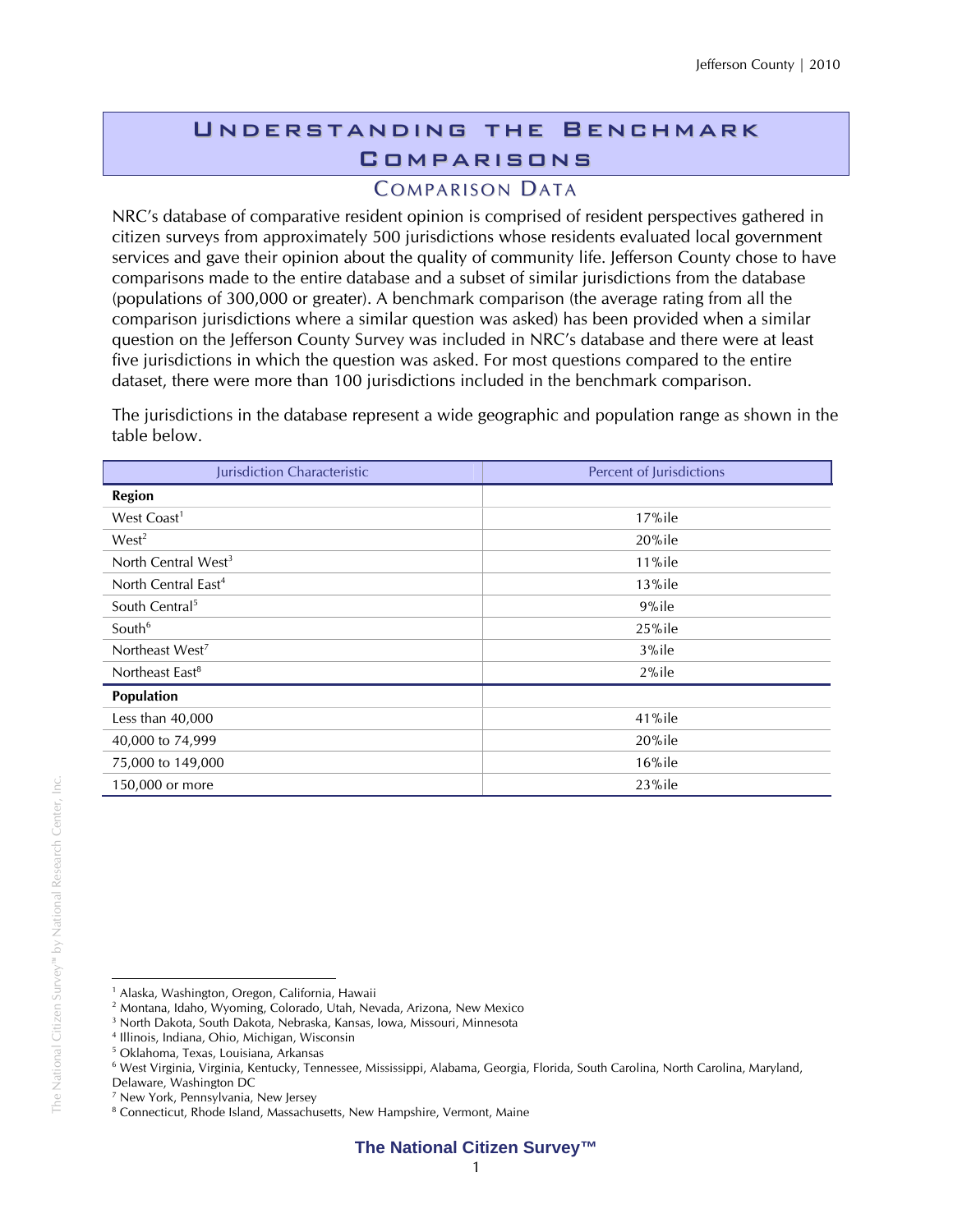## PUTTING EVALUATIONS ONTO THE 100-POINT SCALE

Although responses to many of the evaluative questions were made on a 4 point scale with 1 representing the best rating and 4 the worst, the benchmarks are reported on a common scale where 0 is the worst possible rating and 100 is the best possible rating. The 95 percent confidence interval around an average score on the 100-point scale is no greater than plus or minus three points based on all respondents.

The 100-point scale is not a percent. It is a conversion of responses to an average rating. Each response option is assigned a value that is used in calculating the average score. For example, "excellent" = 100, "good" = 67, "fair" = 33 and "poor" = 0. If everyone reported "excellent," then the average rating would be 100 on the 100-point scale. Likewise, if all respondents gave a "poor", the result would be 0 on the 100-point scale. If half the respondents gave a score of "excellent" and half gave a score of "poor," the average would be in the middle of the scale (like the center post of a teeter totter) between "fair" and "good." An example of how to convert survey frequencies into an average rating appears below.

| How do you rate the community as a place to live? |                               |                                                           |                                     |                                      |                                                       |                                                   |
|---------------------------------------------------|-------------------------------|-----------------------------------------------------------|-------------------------------------|--------------------------------------|-------------------------------------------------------|---------------------------------------------------|
| Response<br>option                                | Total with<br>"don't<br>know" | Step1: Remove the<br>percent of "don't<br>know" responses | Total<br>without<br>"don't<br>know" | Step 2:<br>Assign<br>scale<br>values | Step 3: Multiply<br>the percent by<br>the scale value | Step 4: Sum to<br>calculate the<br>average rating |
|                                                   |                               |                                                           |                                     |                                      | $=$ 38% ile $\times$ 100                              |                                                   |
| Excellent                                         | $36\%$ ile                    | $= 36 \div (100-5) =$                                     | $38\%$ ile                          | 100                                  | =                                                     | 38                                                |
| Good                                              | $42\%$ ile                    | $= 42 \div (100-5) =$                                     | $44\%$ ile                          | 67                                   | $=44\%$ ile x 67 =                                    | 30                                                |
| Fair                                              | $12\%$ ile                    | $= 12 \div (100-5) =$                                     | $13\%$ ile                          | 33                                   | $= 13\%$ ile x 33 =                                   | 4                                                 |
| Poor                                              | $5%$ ile                      | $= 5 \div (100-5) =$                                      | $5%$ ile                            | $\Omega$                             | $= 5\%$ ile x 0 =                                     | $\Omega$                                          |
| Don't know                                        | $5\%$ ile                     |                                                           |                                     |                                      |                                                       |                                                   |
| Total                                             | $100\%$ ile                   |                                                           | 100%ile                             |                                      |                                                       | 72                                                |

#### Example of Converting Responses to the 100-point Scale

#### **How do you rate the community as a place to live?**

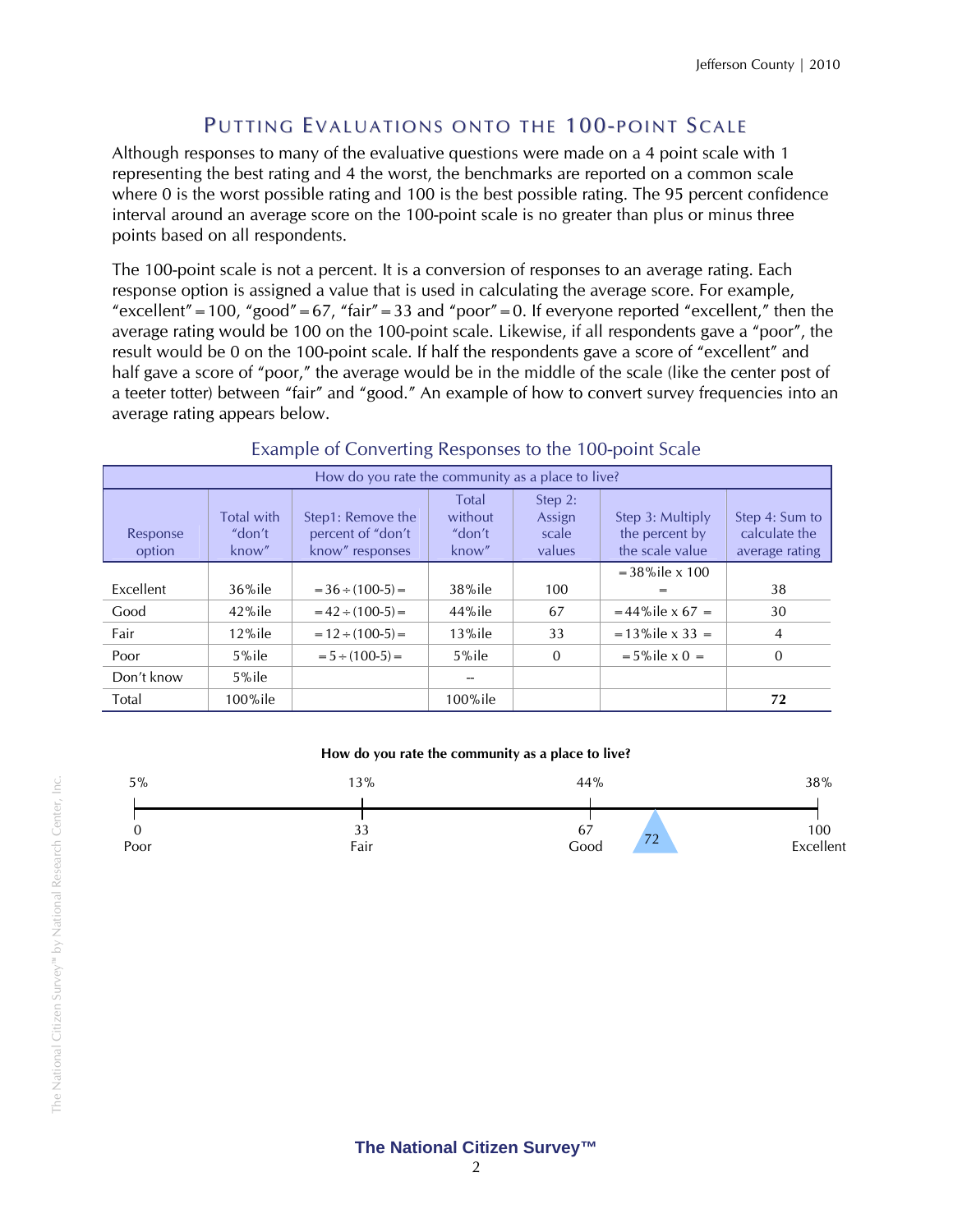## INTERPRETING THE RESULTS

Average ratings are compared when similar questions are included in NRC's database, and there are at least five jurisdictions in which the question was asked. Where comparisons are available, three numbers are provided in the table. The first column is your jurisdiction's rating on the 100 point scale. The second column is the rank assigned to your jurisdiction's rating among jurisdictions where a similar question was asked. The third column is the number of jurisdictions that asked a similar question. The fourth shows the comparison of your jurisdiction's average rating (column one) to the benchmark.

The comparison: "above," "below" or "similar" comes from a statistical comparison of your jurisdiction's rating to the benchmark (the average rating from all the comparison jurisdictions where a similar question was asked). Differences of more than three points on the 100-point scale between your jurisdiction's ratings and the average based on the appropriate comparisons from the database are considered "statistically significant," and thus are marked as "above" or "below" the benchmark. When differences between your jurisdiction's ratings and the benchmarks are three points or fewer, they are marked as "similar to" the benchmark.

This report contains benchmarks at the national level, as well as for populations 300,000 or greater.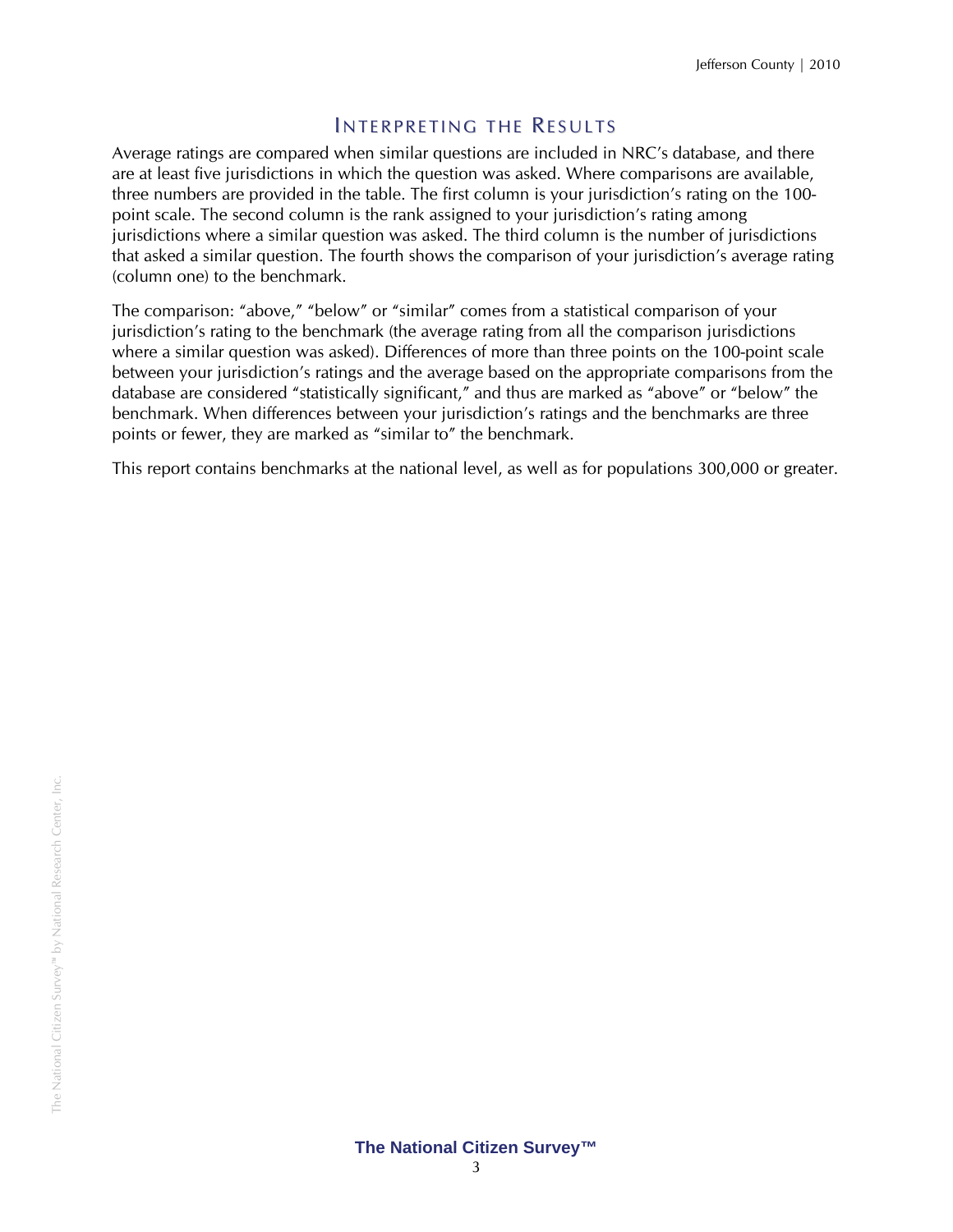## National Benchmark Comparisons

| <b>Overall Community Quality Benchmarks</b>                    |                                                                                                 |      |                                              |                            |  |
|----------------------------------------------------------------|-------------------------------------------------------------------------------------------------|------|----------------------------------------------|----------------------------|--|
|                                                                | Jefferson County average rating<br>$(0 = \text{most negative}, 100 = \text{most})$<br>positive) | Rank | Number of<br>Jurisdictions for<br>Comparison | Comparison to<br>benchmark |  |
| The overall quality of life in<br>Jefferson County             | 75                                                                                              | 74   | 374                                          | Above                      |  |
| Your neighborhood as a place<br>to live                        | 80                                                                                              | 21   | 252                                          | Above                      |  |
| Jefferson County as a place to<br>live                         | 79                                                                                              | 69   | 318                                          | Above                      |  |
| Remain in Jefferson County<br>for the next five years          | 86                                                                                              | 7    | 122                                          | Above                      |  |
| Recommend living in<br>Jefferson County to someone<br>who asks | 81                                                                                              | 37   | 123                                          | Above                      |  |

| <b>Community Transportation Normative Comparisons</b> |                                                                                   |      |                                           |                            |  |
|-------------------------------------------------------|-----------------------------------------------------------------------------------|------|-------------------------------------------|----------------------------|--|
|                                                       | Jefferson County average rating<br>$(0 = most negative, 100 = most)$<br>positive) | Rank | Number of Jurisdictions<br>for Comparison | Comparison to<br>benchmark |  |
| Ease of bus travel in<br>Jefferson County             | 38                                                                                | 124  | 172                                       | Below                      |  |
| Ease of car travel in<br>Jefferson County             | 60                                                                                | 58   | 238                                       | Above                      |  |
| Ease of walking in<br>Jefferson County                | 52                                                                                | 139  | 238                                       | Below                      |  |
| Ease of bicycle travel<br>in Jefferson County         | 49                                                                                | 104  | 238                                       | Above                      |  |
| Traffic flow on County<br>roads                       | 48                                                                                | 59   | 183                                       | Above                      |  |

| <b>Transportation and Parking Services Normative Comparisons</b> |                                                                                                                                                                         |     |     |         |  |  |
|------------------------------------------------------------------|-------------------------------------------------------------------------------------------------------------------------------------------------------------------------|-----|-----|---------|--|--|
|                                                                  | Number of<br>Jefferson County average rating<br>Jurisdictions for<br>$(0 = most negative, 100 = most)$<br>Comparison to<br>benchmark<br>Rank<br>Comparison<br>positive) |     |     |         |  |  |
| Road repair                                                      | 45                                                                                                                                                                      | 192 | 371 | Similar |  |  |
| Snow removal on<br>County roads and<br>highways                  | 61                                                                                                                                                                      | 81  | 238 | Above   |  |  |
| Bus or transit services                                          | 44                                                                                                                                                                      | 138 | 194 | Below   |  |  |

| Frequency of Bus Use Benchmarks                  |                                                                                   |                                                                                 |     |      |  |  |  |
|--------------------------------------------------|-----------------------------------------------------------------------------------|---------------------------------------------------------------------------------|-----|------|--|--|--|
|                                                  | Jefferson County average rating<br>$(0 = most negative, 100 = most)$<br>positive) | Number of Jurisdictions<br>Comparison to<br>benchmark<br>for Comparison<br>Rank |     |      |  |  |  |
| Ridden a local bus<br>within Jefferson<br>County | 27                                                                                | 54                                                                              | 148 | More |  |  |  |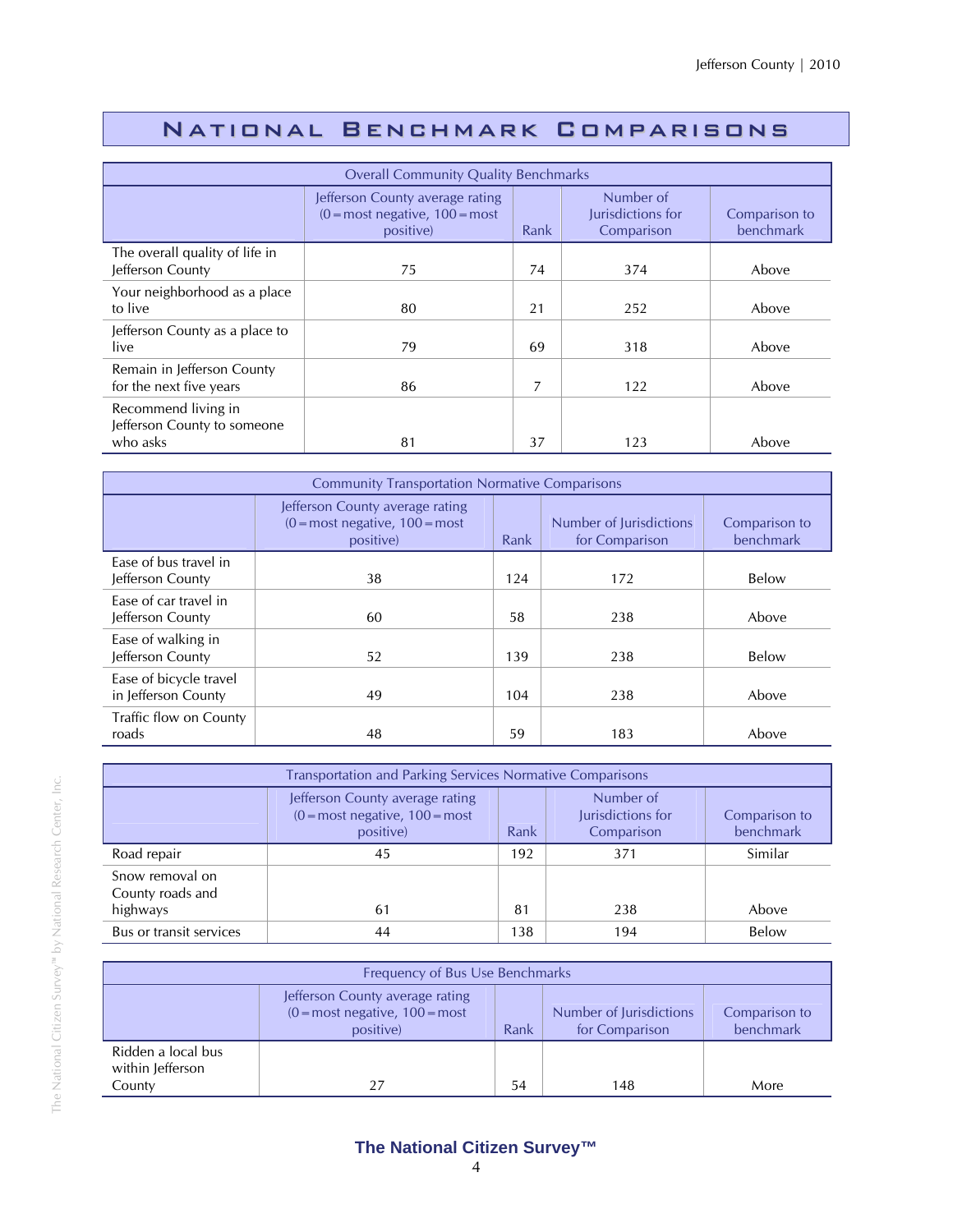| Housing Characteristics Normative Comparisons    |                                                                                                                                                                      |                |     |       |  |  |
|--------------------------------------------------|----------------------------------------------------------------------------------------------------------------------------------------------------------------------|----------------|-----|-------|--|--|
|                                                  | Jefferson County average rating<br>$(0 = most negative, 100 = most)$<br>Number of Jurisdictions<br>Comparison to<br>benchmark<br>Rank<br>positive)<br>for Comparison |                |     |       |  |  |
| Availability of<br>affordable quality<br>housing | 45                                                                                                                                                                   | 8 <sup>1</sup> | 269 | Above |  |  |

| <b>Housing Costs Benchmarks</b>                                                                                                                                                       |    |    |     |      |  |
|---------------------------------------------------------------------------------------------------------------------------------------------------------------------------------------|----|----|-----|------|--|
| Number of<br>Jefferson County average<br>Jurisdictions for<br>rating $(0 = \text{most negative})$<br>Comparison to<br>benchmark<br>$100 = \text{most positive}$<br>Rank<br>Comparison |    |    |     |      |  |
| Experiencing housing costs<br>stress (housing costs 30% or<br>more of income)                                                                                                         | 35 | 69 | 116 | Less |  |

| <b>Population Growth Benchmarks</b>   |                                                                                                                                                                                    |     |     |      |  |
|---------------------------------------|------------------------------------------------------------------------------------------------------------------------------------------------------------------------------------|-----|-----|------|--|
|                                       | Jefferson County average rating<br>$(0 = \text{most negative}, 100 = \text{most})$<br>Number of Jurisdictions<br>Comparison to<br>benchmark<br>Rank<br>for Comparison<br>positive) |     |     |      |  |
| Population growth<br>seen as too fast | 49                                                                                                                                                                                 | 100 | 209 | More |  |

| Nuisance Problems Benchmarks                                                                                          |                                                                                                 |      |                                              |                            |
|-----------------------------------------------------------------------------------------------------------------------|-------------------------------------------------------------------------------------------------|------|----------------------------------------------|----------------------------|
|                                                                                                                       | Jefferson County average<br>rating $(0 = \text{most negative})$<br>$100 = \text{most positive}$ | Rank | Number of<br>Jurisdictions for<br>Comparison | Comparison to<br>benchmark |
| To what degree, if at all, are run<br>down buildings, weed lots or junk<br>vehicles a problem in Jefferson<br>County? | b.                                                                                              | 138  | 200                                          | Less                       |

| Planning and Community Code Enforcement Services Normative Comparisons |                                                                                                                                                                                       |     |     |       |  |  |
|------------------------------------------------------------------------|---------------------------------------------------------------------------------------------------------------------------------------------------------------------------------------|-----|-----|-------|--|--|
|                                                                        | Number of<br>Jefferson County average rating<br>Jurisdictions for<br>$(0 = \text{most negative}, 100 = \text{most})$<br>Comparison to<br>benchmark<br>Rank<br>Comparison<br>positive) |     |     |       |  |  |
| Land use, planning and<br>zoning                                       | 48                                                                                                                                                                                    | 71  | 252 | Above |  |  |
| Code enforcement (weeds,<br>abandoned buildings, etc)                  | 48                                                                                                                                                                                    | 126 | 304 | Above |  |  |
| Animal control                                                         | 56                                                                                                                                                                                    | 117 | 269 | Above |  |  |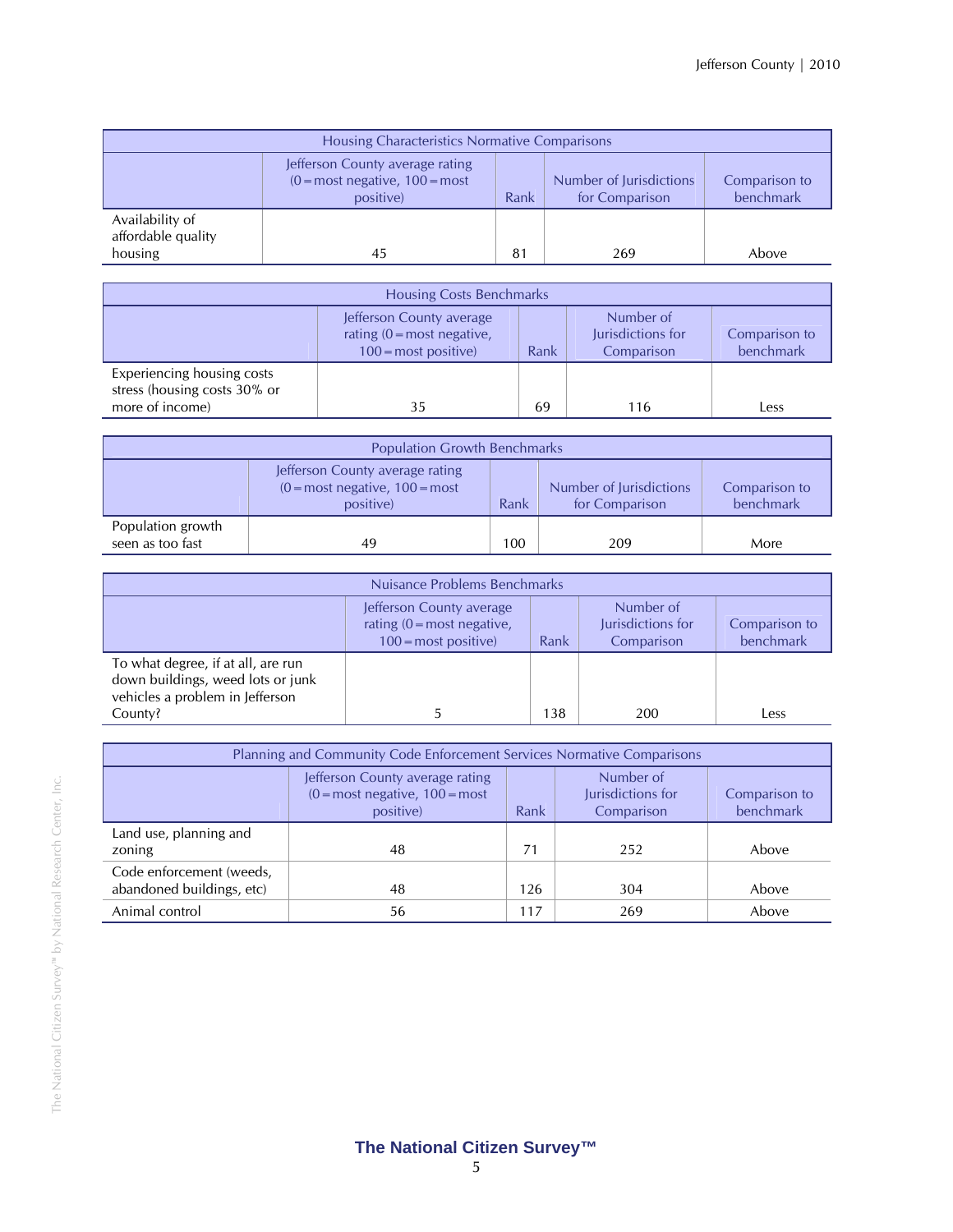| Economic Sustainability and Opportunities Normative Comparisons |                                                                                                                                                                                    |    |     |       |  |  |  |
|-----------------------------------------------------------------|------------------------------------------------------------------------------------------------------------------------------------------------------------------------------------|----|-----|-------|--|--|--|
|                                                                 | Jefferson County average rating<br>$(0 = \text{most negative}, 100 = \text{most})$<br>Number of Jurisdictions<br>Comparison to<br>benchmark<br>for Comparison<br>positive)<br>Rank |    |     |       |  |  |  |
| Employment<br>opportunities                                     | 43                                                                                                                                                                                 | 73 | 261 | Above |  |  |  |
| Jefferson County as a<br>place to work                          | 62                                                                                                                                                                                 | 63 | 250 | Above |  |  |  |

| Economic Development Services Normative Comparisons |                                                                                                                                                                                |     |     |         |  |  |
|-----------------------------------------------------|--------------------------------------------------------------------------------------------------------------------------------------------------------------------------------|-----|-----|---------|--|--|
|                                                     | Number of Jurisdictions<br>Jefferson County average rating<br>Comparison to<br>benchmark<br>$(0 = \text{most negative}, 100 = \text{most positive})$<br>Rank<br>for Comparison |     |     |         |  |  |
| Economic<br>development                             | 45                                                                                                                                                                             | 122 | 247 | Similar |  |  |

| Job and Retail Growth Benchmarks  |                                                                                                                                                                  |     |     |      |  |  |
|-----------------------------------|------------------------------------------------------------------------------------------------------------------------------------------------------------------|-----|-----|------|--|--|
|                                   | Number of Jurisdictions<br>Jefferson County average rating<br>Comparison to<br>benchmark<br>$(0 = most negative, 100 = most positive)$<br>for Comparison<br>Rank |     |     |      |  |  |
| Retail growth<br>seen as too slow | 19                                                                                                                                                               | 169 | 208 | Less |  |  |
| Jobs growth seen<br>as too slow   | 78                                                                                                                                                               | 78  | 210 | More |  |  |

| <b>Personal Economic Future Benchmarks</b> |                                                                                                                                                                                       |     |     |       |  |  |
|--------------------------------------------|---------------------------------------------------------------------------------------------------------------------------------------------------------------------------------------|-----|-----|-------|--|--|
|                                            | Number of<br>Jefferson County average rating<br>$(0 = \text{most negative}, 100 = \text{most})$<br>Jurisdictions for<br>Comparison to<br>benchmark<br>Rank<br>positive)<br>Comparison |     |     |       |  |  |
| Positive impact of<br>economy on household |                                                                                                                                                                                       |     |     |       |  |  |
| income                                     | 13                                                                                                                                                                                    | 137 | 207 | Below |  |  |

| Community and Personal Public Safety Normative Comparisons           |                                                                                  |      |                                              |                            |  |
|----------------------------------------------------------------------|----------------------------------------------------------------------------------|------|----------------------------------------------|----------------------------|--|
|                                                                      | Jefferson County average rating<br>$(0 = most negative, 100 = most$<br>positive) | Rank | Number of<br>Jurisdictions for<br>Comparison | Comparison to<br>benchmark |  |
| Safety in Jefferson County's<br>commercial area(s) after dark        | 67                                                                               | 105  | 247                                          | Above                      |  |
| Safety in Jefferson County's<br>commercial area(s) during the<br>day | 83                                                                               | 135  | 238                                          | Similar                    |  |
| Safety in your neighborhood<br>after dark                            | 81                                                                               | 37   | 274                                          | Above                      |  |
| Safety in your neighborhood<br>during the day                        | 92                                                                               | 57   | 279                                          | Above                      |  |
| Environmental hazards,<br>including toxic waste                      | 78                                                                               | 53   | 120                                          | Above                      |  |
| Safety from property crimes<br>(e.g., burglary, theft)               | 71                                                                               | 53   | 244                                          | Above                      |  |
| Safety from violent crime (e.g.,<br>rape, assault, robbery)          | 80                                                                               | 69   | 245                                          | Above                      |  |

The National Citizen Survey™ by National Research Center, Inc.

The National Citizen Survey<sup>30</sup> by National Research Center, Inc.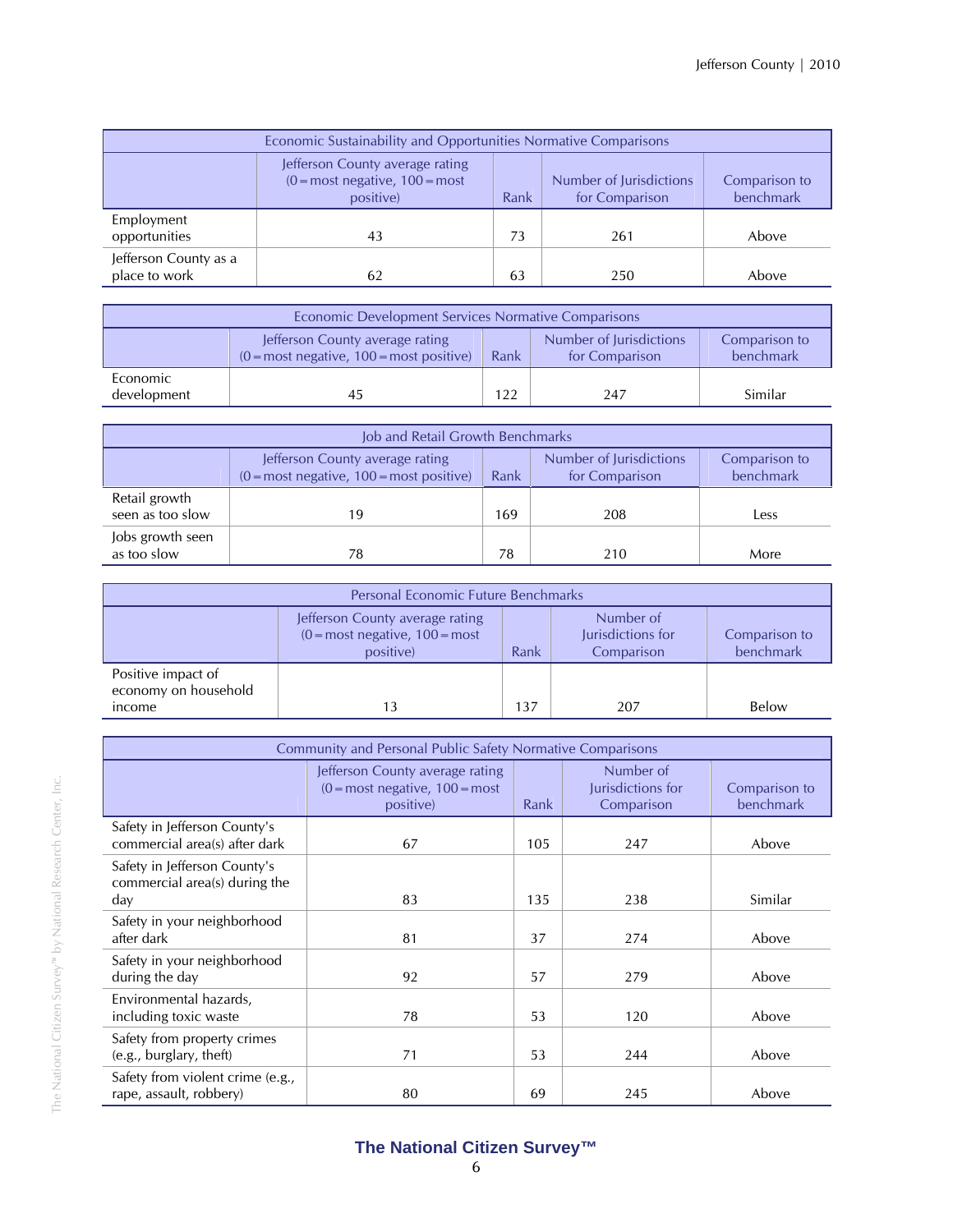| Crime Victimization and Reporting Benchmarks |                                                                                                                                                                          |     |     |         |  |  |
|----------------------------------------------|--------------------------------------------------------------------------------------------------------------------------------------------------------------------------|-----|-----|---------|--|--|
|                                              | Number of Jurisdictions<br>Jefferson County average rating $(0 = most$<br>Comparison to<br>benchmark<br>negative, $100 = \text{most positive}$<br>for Comparison<br>Rank |     |     |         |  |  |
| Victim of<br>crime                           | 10                                                                                                                                                                       | 162 | 211 | Less    |  |  |
| Reported<br>crimes                           |                                                                                                                                                                          | 102 | 209 | Similar |  |  |

| <b>Public Safety Services Normative Comparisons</b>                                                                    |                                                                                                 |      |                                              |                            |  |  |
|------------------------------------------------------------------------------------------------------------------------|-------------------------------------------------------------------------------------------------|------|----------------------------------------------|----------------------------|--|--|
|                                                                                                                        | Jefferson County average<br>rating $(0 = \text{most negative})$<br>$100 = \text{most positive}$ | Rank | Number of<br>Jurisdictions for<br>Comparison | Comparison to<br>benchmark |  |  |
| Sheriff services                                                                                                       | 68                                                                                              | 146  | 365                                          | Above                      |  |  |
| Crime prevention                                                                                                       | 63                                                                                              | 80   | 270                                          | Above                      |  |  |
| Fire prevention and education                                                                                          | 69                                                                                              | 64   | 221                                          | Above                      |  |  |
| Traffic enforcement on County roads<br>and highways                                                                    | 61                                                                                              | 76   | 298                                          | Above                      |  |  |
| Emergency preparedness (services that<br>prepare the community for natural<br>disasters or other emergency situations) | 54                                                                                              | 76   | 136                                          | Similar                    |  |  |

| <b>Community Environment Normative Comparisons</b>     |                                                                                                                                                                         |     |     |         |  |  |  |
|--------------------------------------------------------|-------------------------------------------------------------------------------------------------------------------------------------------------------------------------|-----|-----|---------|--|--|--|
|                                                        | Number of<br>Jefferson County average rating<br>$(0 = most negative, 100 = most)$<br>Jurisdictions for<br>Comparison to<br>benchmark<br>Comparison<br>positive)<br>Rank |     |     |         |  |  |  |
| Quality of overall natural<br>environment in Jefferson |                                                                                                                                                                         |     |     |         |  |  |  |
| County                                                 | 71                                                                                                                                                                      | 21  | 119 | Above   |  |  |  |
| Air quality                                            | 59                                                                                                                                                                      | 101 | 177 | Similar |  |  |  |

| Utility Services Normative Comparisons |                                                                                       |      |                                           |                            |  |
|----------------------------------------|---------------------------------------------------------------------------------------|------|-------------------------------------------|----------------------------|--|
|                                        | Jefferson County average rating $(0 = most$<br>negative, $100 = \text{most positive}$ | Rank | Number of Jurisdictions<br>for Comparison | Comparison to<br>benchmark |  |
| <b>Drinking</b><br>water               | 70                                                                                    | 38   | 246                                       | Above                      |  |
| Storm<br>drainage                      | 56                                                                                    | 111  | 295                                       | Above                      |  |
| Recycling                              | 49                                                                                    | 236  | 277                                       | Below                      |  |

| <b>Community Recreational Opportunities Normative Comparisons</b> |                                                                                                                                                                                    |    |     |       |  |  |
|-------------------------------------------------------------------|------------------------------------------------------------------------------------------------------------------------------------------------------------------------------------|----|-----|-------|--|--|
|                                                                   | Jefferson County average rating<br>$(0 = \text{most negative}, 100 = \text{most})$<br>Number of Jurisdictions<br>Comparison to<br>benchmark<br>for Comparison<br>positive)<br>Rank |    |     |       |  |  |
| Recreational<br>opportunities                                     |                                                                                                                                                                                    | 12 | 257 | Above |  |  |
| Jefferson County<br>open space                                    | 83                                                                                                                                                                                 |    | 31  | Above |  |  |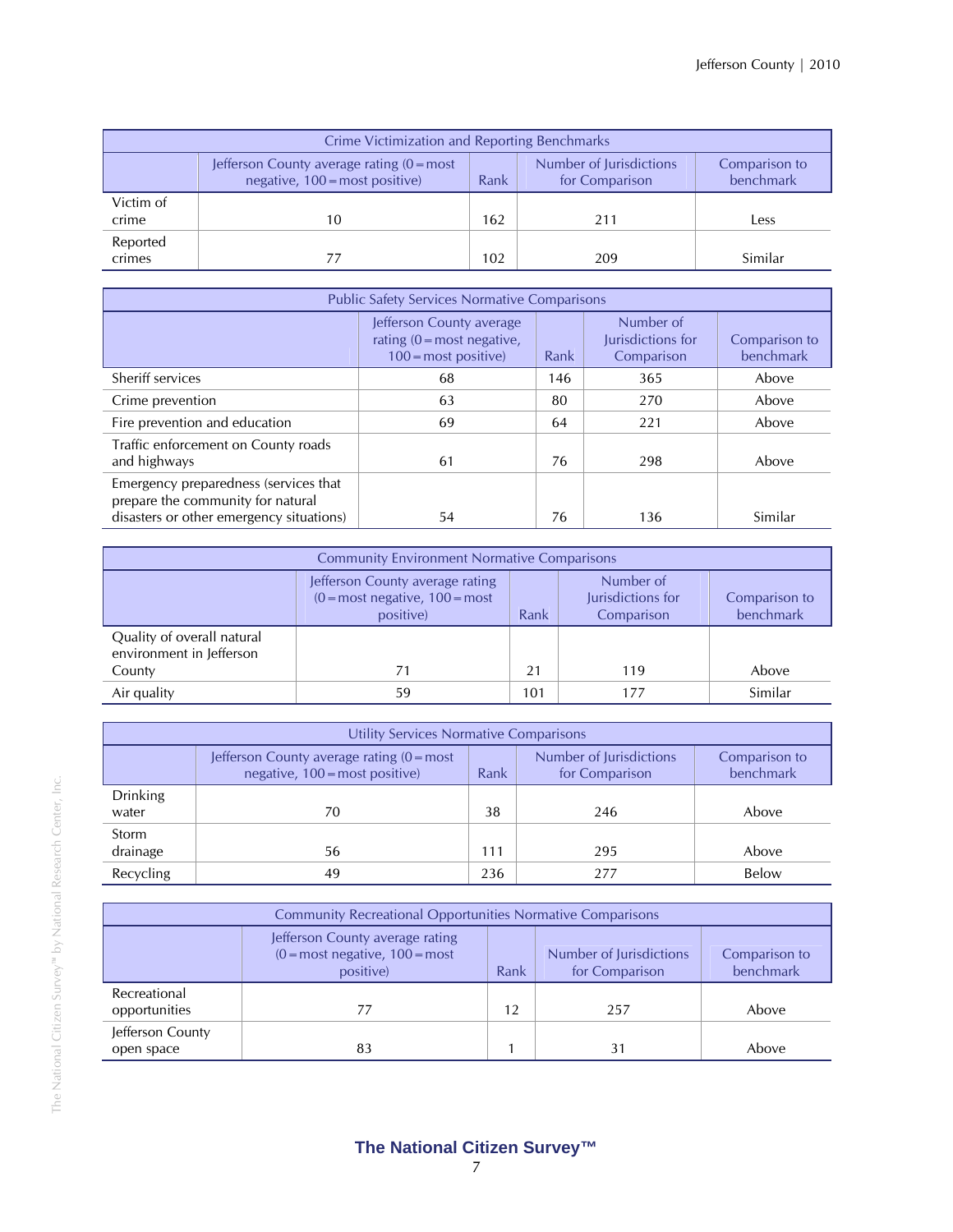| Participation in Parks and Recreation Opportunities Benchmarks |                                                                                                               |                |     |      |  |  |  |
|----------------------------------------------------------------|---------------------------------------------------------------------------------------------------------------|----------------|-----|------|--|--|--|
|                                                                | Number of Jurisdictions for<br>Comparison to<br>Comparison to<br>benchmark<br>benchmark<br>Rank<br>Comparison |                |     |      |  |  |  |
| Used recreation centers in<br>Jefferson County                 | More                                                                                                          |                | 166 | More |  |  |  |
| Participated in a recreation<br>program or activity            | More                                                                                                          | 23             | 199 | More |  |  |  |
| Visited a neighborhood park or<br>County park                  | More                                                                                                          | $\overline{4}$ | 207 | More |  |  |  |

| Parks and Recreation Services Normative Comparisons |                                                                                                                                                                                |  |  |       |  |  |
|-----------------------------------------------------|--------------------------------------------------------------------------------------------------------------------------------------------------------------------------------|--|--|-------|--|--|
|                                                     | Number of Jurisdictions<br>Jefferson County average rating<br>Comparison to<br>benchmark<br>$(0 = \text{most negative}, 100 = \text{most positive})$<br>for Comparison<br>Rank |  |  |       |  |  |
| Nature programs<br>or classes                       |                                                                                                                                                                                |  |  | Above |  |  |

| Participation in Cultural and Educational Opportunities Benchmarks |                                                                                                                                                                                       |    |     |      |  |
|--------------------------------------------------------------------|---------------------------------------------------------------------------------------------------------------------------------------------------------------------------------------|----|-----|------|--|
|                                                                    | Number of<br>Jefferson County average rating<br>$(0 = \text{most negative}, 100 = \text{most})$<br>Jurisdictions for<br>Comparison to<br>benchmark<br>Rank<br>Comparison<br>positive) |    |     |      |  |
| Used Jefferson County<br>public libraries or their<br>services     |                                                                                                                                                                                       | 26 | 181 | More |  |

| <b>Cultural and Educational Services Normative Comparisons</b> |                                                                                                                                                                          |    |     |       |  |
|----------------------------------------------------------------|--------------------------------------------------------------------------------------------------------------------------------------------------------------------------|----|-----|-------|--|
|                                                                | Number of Jurisdictions<br>Jefferson County average rating $(0 = most$<br>Comparison to<br>benchmark<br>negative, $100 = \text{most positive}$<br>Rank<br>for Comparison |    |     |       |  |
| Public library<br>services                                     | 76                                                                                                                                                                       | 74 | 266 | Above |  |

| <b>Community Health and Wellness Access and Opportunities Normative Comparisons</b> |                                                                                   |      |                                              |                            |
|-------------------------------------------------------------------------------------|-----------------------------------------------------------------------------------|------|----------------------------------------------|----------------------------|
|                                                                                     | Jefferson County average rating<br>$(0 = most negative, 100 = most)$<br>positive) | Rank | Number of<br>Jurisdictions for<br>Comparison | Comparison to<br>benchmark |
| Availability of affordable<br>quality health care                                   | 52                                                                                | 59   | 199                                          | Above                      |
| Availability of<br>preventive health<br>services                                    | 56                                                                                | 28   | 92                                           | Above                      |

| Health and Wellness Services Normative Comparisons |                                                                                                                                                                  |    |     |         |  |  |
|----------------------------------------------------|------------------------------------------------------------------------------------------------------------------------------------------------------------------|----|-----|---------|--|--|
|                                                    | Number of Jurisdictions<br>Jefferson County average rating<br>Comparison to<br>benchmark<br>$(0 = most negative, 100 = most positive)$<br>for Comparison<br>Rank |    |     |         |  |  |
| Public health<br>services                          | 53                                                                                                                                                               | 97 | 168 | Similar |  |  |
| Adult protective<br>services                       | 52                                                                                                                                                               |    |     | Above   |  |  |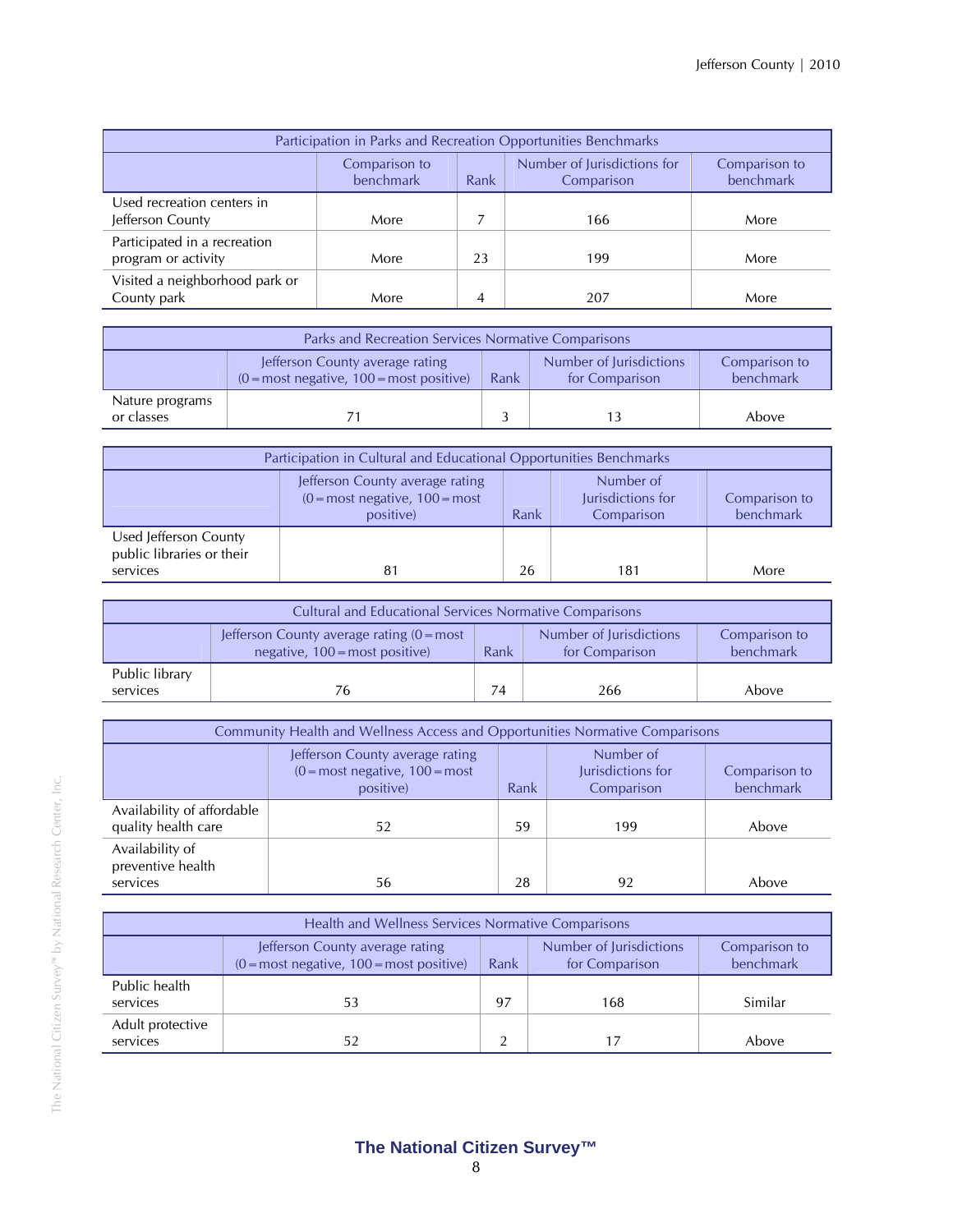| <b>Community Quality and Inclusiveness Normative Comparisons</b> |                                                                                   |      |                                              |                            |
|------------------------------------------------------------------|-----------------------------------------------------------------------------------|------|----------------------------------------------|----------------------------|
|                                                                  | Jefferson County average rating<br>$(0 = most negative, 100 = most)$<br>positive) | Rank | Number of<br>Jurisdictions for<br>Comparison | Comparison to<br>benchmark |
| Sense of community                                               | 55                                                                                | 137  | 260                                          | Similar                    |
| Availability of affordable<br>quality child care                 | 43                                                                                | 91   | 196                                          | Similar                    |
| Jefferson County as a<br>place to raise children                 | 75                                                                                | 78   | 308                                          | Above                      |
| Jefferson County as a<br>place to retire                         | 62                                                                                | 86   | 286                                          | Above                      |

| Services Provided for Population Subgroups Normative Comparisons |                                                                                                                                                                                    |     |     |       |  |  |
|------------------------------------------------------------------|------------------------------------------------------------------------------------------------------------------------------------------------------------------------------------|-----|-----|-------|--|--|
|                                                                  | Jefferson County average rating<br>$(0 = \text{most negative}, 100 = \text{most})$<br>Number of Jurisdictions<br>Comparison to<br>benchmark<br>for Comparison<br>positive)<br>Rank |     |     |       |  |  |
| Services to seniors                                              | 55                                                                                                                                                                                 | 151 | 253 | Below |  |  |
| Services to youth                                                | 56                                                                                                                                                                                 | 86  | 228 | Above |  |  |
| Services to low-<br>income people                                | 45                                                                                                                                                                                 | 86  | 205 | Above |  |  |

| Participation in Civic Engagement Opportunities Benchmarks                                           |                                                                                                   |      |                                              |                            |  |
|------------------------------------------------------------------------------------------------------|---------------------------------------------------------------------------------------------------|------|----------------------------------------------|----------------------------|--|
|                                                                                                      | Jefferson County average<br>rating $(0 = \text{most negative})$ .<br>$100 = \text{most positive}$ | Rank | Number of<br>Jurisdictions for<br>Comparison | Comparison to<br>benchmark |  |
| Attended a meeting of local elected<br>officials or other local public<br>meeting                    | 31                                                                                                | 59   | 208                                          | More                       |  |
| Watched a meeting of local elected<br>officials or other local public<br>meeting on cable television | 22                                                                                                | 154  | 162                                          | Less                       |  |
| Volunteered your time to some<br>group or activity in Jefferson County                               | 49                                                                                                | 80   | 208                                          | More                       |  |
| Provided help to a friend or<br>neighbor                                                             | 97                                                                                                | 5    | 91                                           | More                       |  |

| <b>Voter Behavior Benchmarks</b>  |                                                                                                                                                                      |    |     |      |  |  |
|-----------------------------------|----------------------------------------------------------------------------------------------------------------------------------------------------------------------|----|-----|------|--|--|
|                                   | Jefferson County average rating<br>$(0 = most negative, 100 = most)$<br>Number of Jurisdictions<br>Comparison to<br>benchmark<br>for Comparison<br>Rank<br>positive) |    |     |      |  |  |
| Registered to vote                | 92                                                                                                                                                                   | 13 | 218 | More |  |  |
| Voted in last<br>general election | 85                                                                                                                                                                   | 24 | 217 | More |  |  |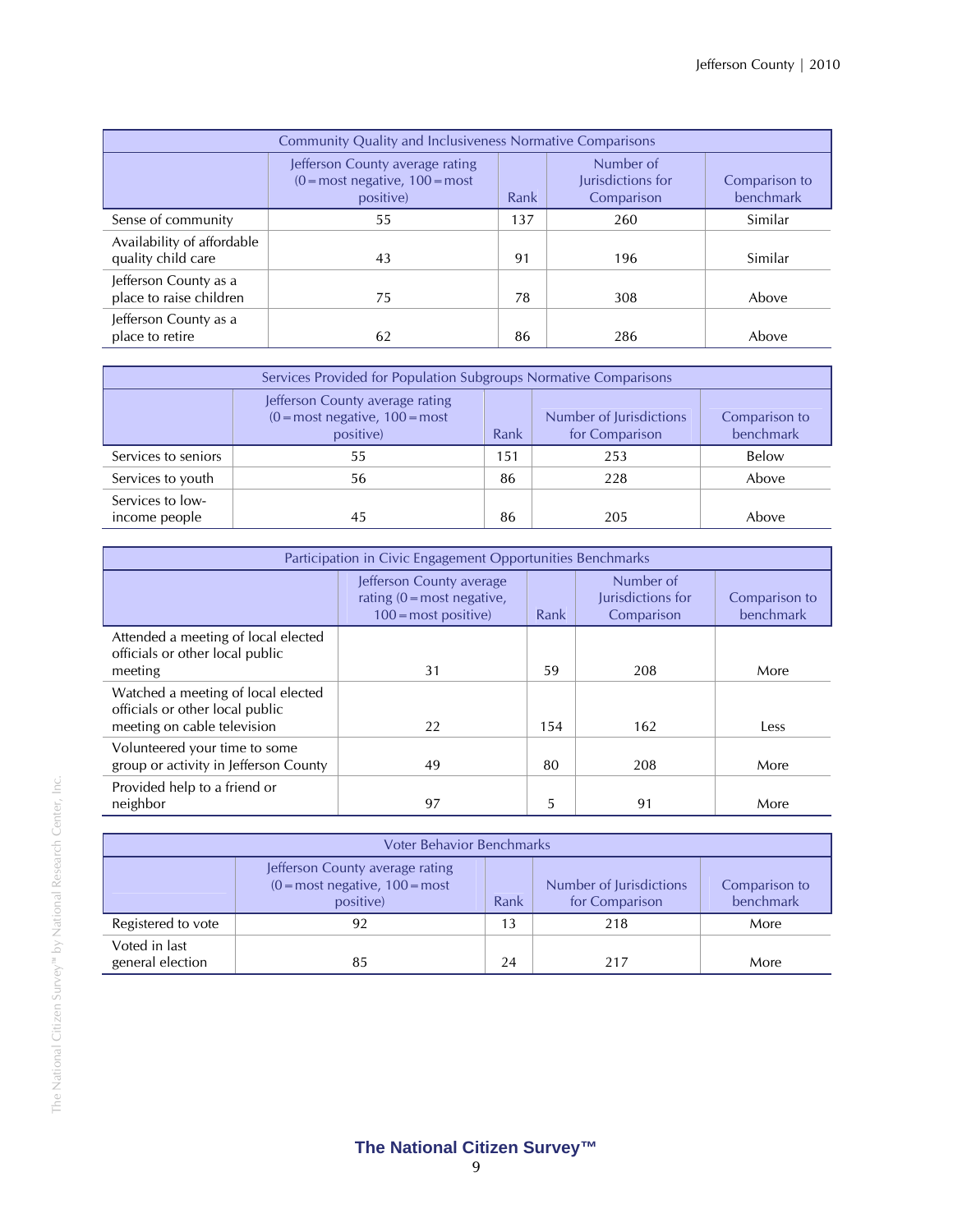| Use of Information Sources Benchmarks    |                                                                                                 |      |                                           |                            |
|------------------------------------------|-------------------------------------------------------------------------------------------------|------|-------------------------------------------|----------------------------|
|                                          | Jefferson County average rating<br>$(0 = \text{most negative}, 100 = \text{most})$<br>positive) | Rank | Number of Jurisdictions<br>for Comparison | Comparison to<br>benchmark |
| Visited the Jefferson<br>County Web site | 71                                                                                              | 13   | 110                                       | More                       |

| Contact with Immediate Neighbors Benchmarks              |                                                                                                                                                                         |    |     |         |  |
|----------------------------------------------------------|-------------------------------------------------------------------------------------------------------------------------------------------------------------------------|----|-----|---------|--|
|                                                          | Number of<br>Jefferson County average rating<br>$(0 = most negative, 100 = most)$<br>Jurisdictions for<br>Comparison to<br>benchmark<br>Rank<br>positive)<br>Comparison |    |     |         |  |
| Has contact with<br>neighbors at least once<br>per month | 83                                                                                                                                                                      | 44 | 106 | Similar |  |

| <b>Public Trust Normative Comparisons</b>                                       |                                                                                                 |      |                                              |                            |  |
|---------------------------------------------------------------------------------|-------------------------------------------------------------------------------------------------|------|----------------------------------------------|----------------------------|--|
|                                                                                 | Jefferson County average<br>rating $(0 = \text{most negative})$<br>$100 = \text{most positive}$ | Rank | Number of<br>Jurisdictions for<br>Comparison | Comparison to<br>benchmark |  |
| The value of services for the<br>taxes paid to Jefferson County                 | 51                                                                                              | 113  | 325                                          | Above                      |  |
| The overall direction that<br>Jefferson County is taking                        | 49                                                                                              | 139  | 268                                          | Similar                    |  |
| The job Jefferson County<br>government does at welcoming<br>citizen involvement | 44                                                                                              | 177  | 284                                          | Below                      |  |
| The job Jefferson County<br>government does at listening to<br>citizens         | 39                                                                                              | 140  | 250                                          | Below                      |  |
| Overall image or reputation of<br>Jefferson County                              | 67                                                                                              | 74   | 233                                          | Above                      |  |

| Services Provided by Local, State and Federal Governments Normative Comparisons |                                                                                   |      |                                              |                            |
|---------------------------------------------------------------------------------|-----------------------------------------------------------------------------------|------|----------------------------------------------|----------------------------|
|                                                                                 | Jefferson County average rating<br>$(0 = most negative, 100 = most)$<br>positive) | Rank | Number of<br>Jurisdictions for<br>Comparison | Comparison to<br>benchmark |
| Services provided by<br>Jefferson County                                        | 63                                                                                | 146  | 355                                          | Above                      |
| Services provided by the<br><b>Federal Government</b>                           | 36                                                                                | 200  | 223                                          | Below                      |
| Services provided by the<br><b>State Government</b>                             | 42                                                                                | 125  | 225                                          | Similar                    |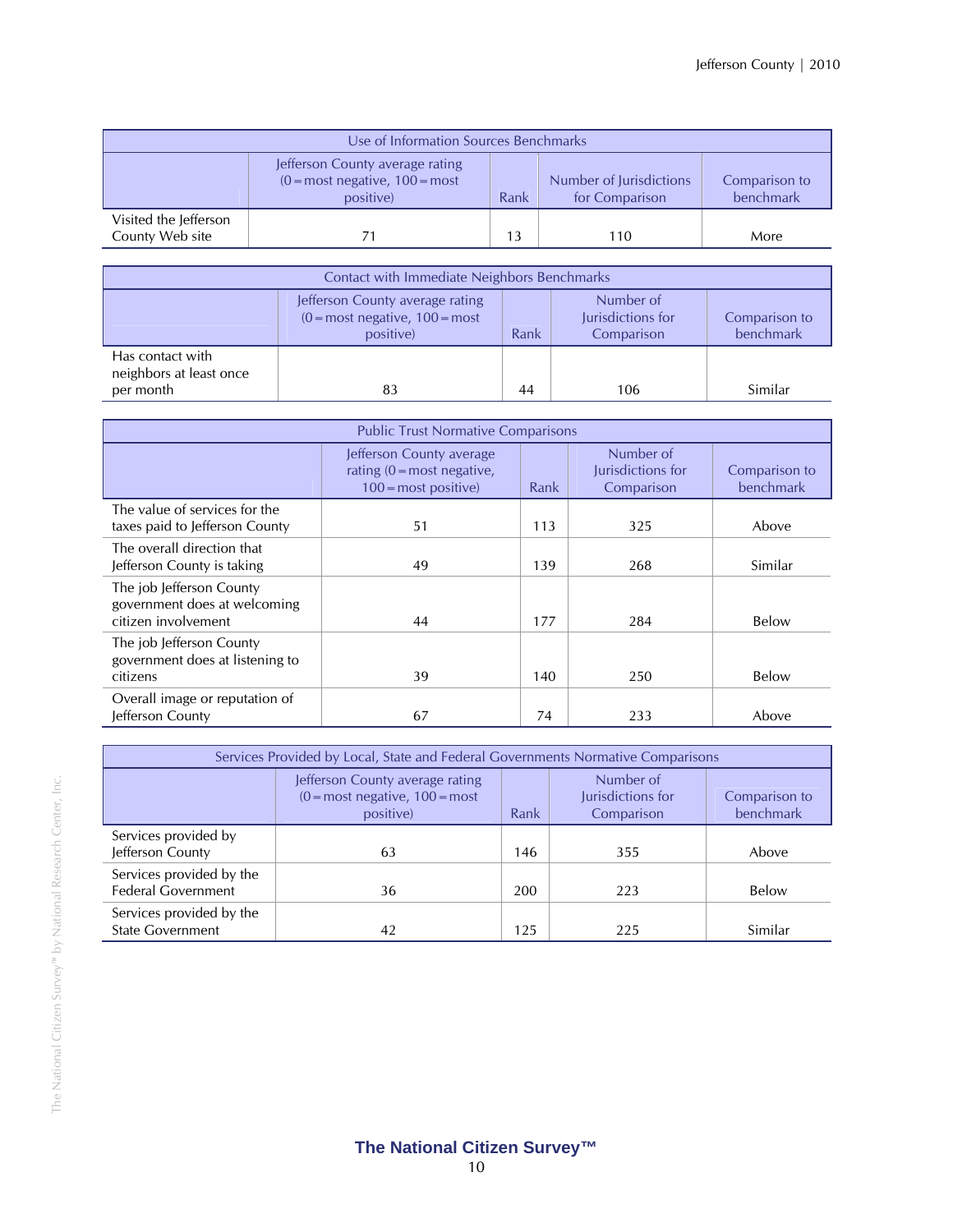| <b>Contact with County Employees Benchmarks</b>             |                                                                                                 |      |                                              |                            |
|-------------------------------------------------------------|-------------------------------------------------------------------------------------------------|------|----------------------------------------------|----------------------------|
|                                                             | Jefferson County average rating<br>$(0 = \text{most negative}, 100 = \text{most})$<br>positive) | Rank | Number of<br>Jurisdictions for<br>Comparison | Comparison to<br>benchmark |
| Had contact with county<br>employee(s) in last 12<br>months | 60                                                                                              | 92   | 227                                          | More                       |

| Perceptions of County Employees (Among Those Who Had Contact) Normative Comparisons |                                                                                             |      |                                           |                            |
|-------------------------------------------------------------------------------------|---------------------------------------------------------------------------------------------|------|-------------------------------------------|----------------------------|
|                                                                                     | Jefferson County average rating<br>$(0 = \text{most negative}, 100 = \text{most positive})$ | Rank | Number of Jurisdictions<br>for Comparison | Comparison to<br>benchmark |
| Knowledge                                                                           |                                                                                             | 116  | 283                                       | Above                      |
| Responsiveness                                                                      | 67                                                                                          | 122  | 279                                       | Similar                    |
| Courtesy                                                                            | 72                                                                                          | 81   | 233                                       | Above                      |
| Overall<br>impression                                                               | 68                                                                                          | 120  | 317                                       | Above                      |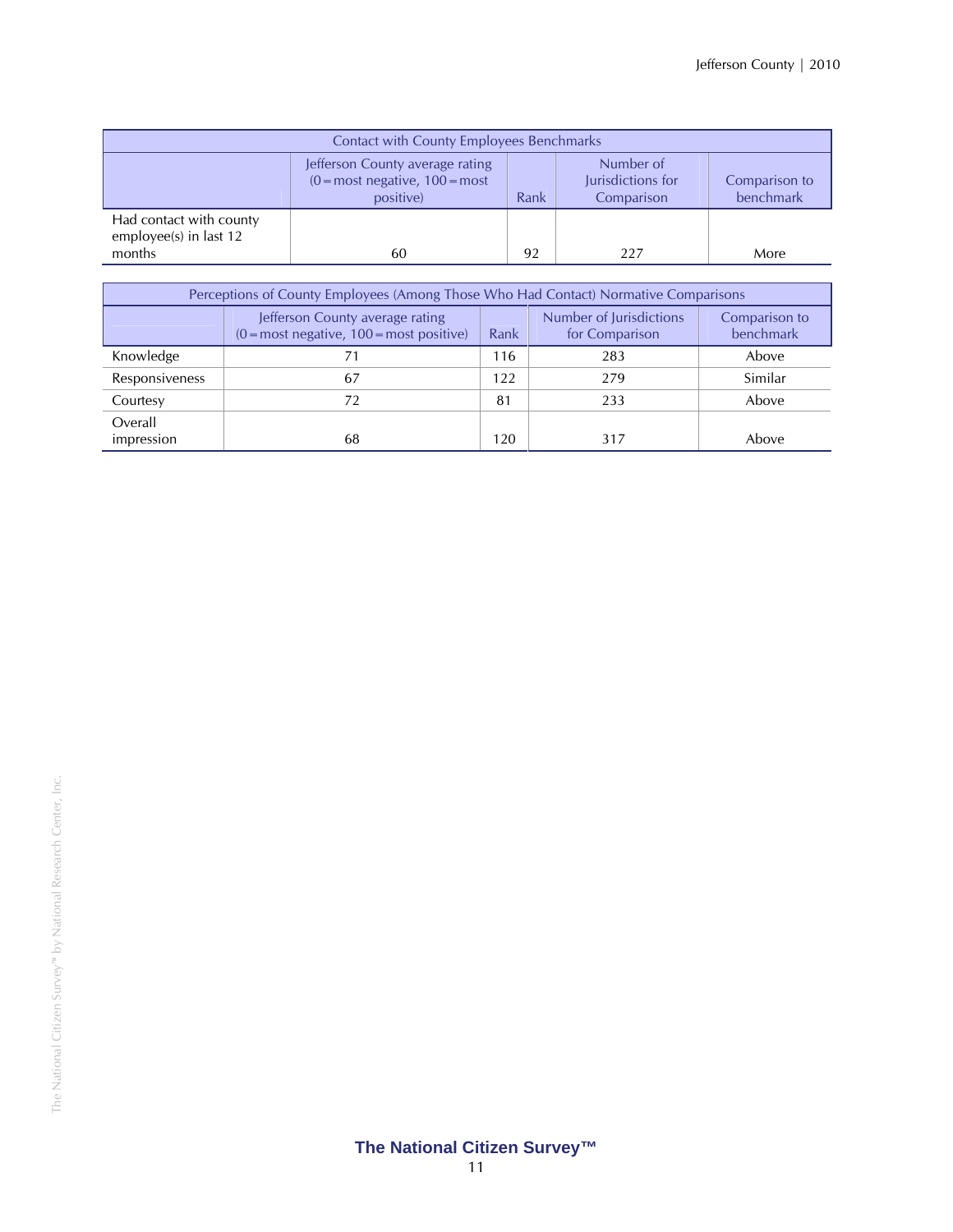# JURISDICTIONS INCLUDED IN NATIONAL BENCHMARK COMPARISONS

| San Bernardino County, CA 1,709,434            |  |
|------------------------------------------------|--|
|                                                |  |
|                                                |  |
| San Luis Obispo County, CA  247,900            |  |
|                                                |  |
|                                                |  |
| Santa Barbara County, CA  399,347              |  |
|                                                |  |
|                                                |  |
|                                                |  |
|                                                |  |
|                                                |  |
|                                                |  |
|                                                |  |
|                                                |  |
|                                                |  |
| District of Saanich, Victoria, Canada  103,654 |  |
|                                                |  |
| Guelph, Ontario, Canada  114,943               |  |
|                                                |  |
|                                                |  |
|                                                |  |
|                                                |  |
| North Vancouver, Canada  44,303                |  |
|                                                |  |
|                                                |  |
|                                                |  |
|                                                |  |
|                                                |  |
|                                                |  |
|                                                |  |
|                                                |  |
|                                                |  |
|                                                |  |
|                                                |  |
|                                                |  |
|                                                |  |
|                                                |  |
|                                                |  |
|                                                |  |
|                                                |  |
|                                                |  |
|                                                |  |
|                                                |  |
|                                                |  |
|                                                |  |
|                                                |  |
|                                                |  |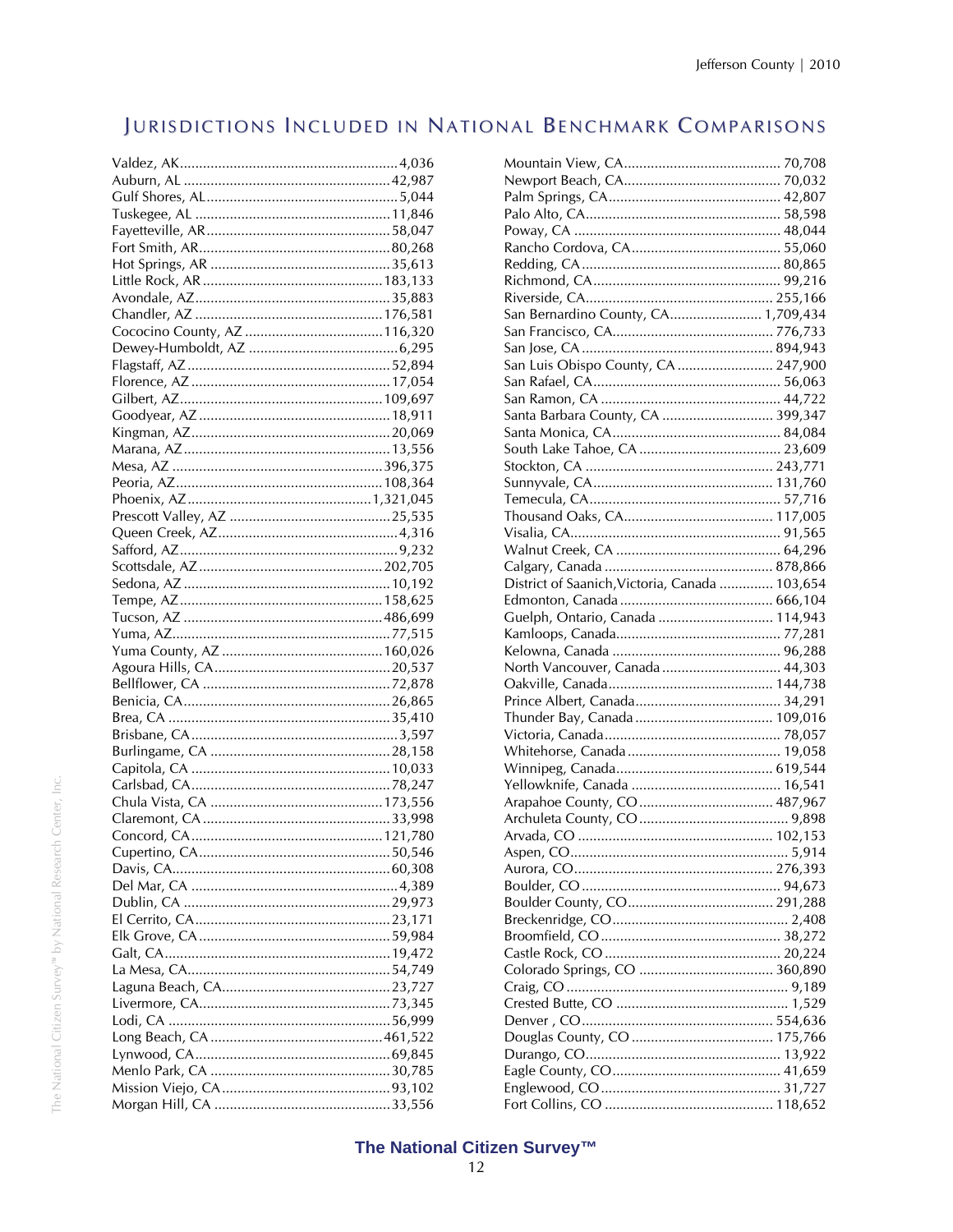| Palm Beach County, FL  1,131,184 |
|----------------------------------|
| Palm Beach Gardens, FL 35,058    |
|                                  |
|                                  |
|                                  |
|                                  |
|                                  |
|                                  |
|                                  |
|                                  |
|                                  |
|                                  |
|                                  |
|                                  |
|                                  |
|                                  |
|                                  |
|                                  |
|                                  |
|                                  |
|                                  |
|                                  |
|                                  |
|                                  |
|                                  |
|                                  |
|                                  |
|                                  |
|                                  |
|                                  |
|                                  |
|                                  |
|                                  |
|                                  |
|                                  |
|                                  |
|                                  |
|                                  |
|                                  |
|                                  |
|                                  |
|                                  |
|                                  |
|                                  |
|                                  |
|                                  |
|                                  |
|                                  |
|                                  |
|                                  |
|                                  |
|                                  |
|                                  |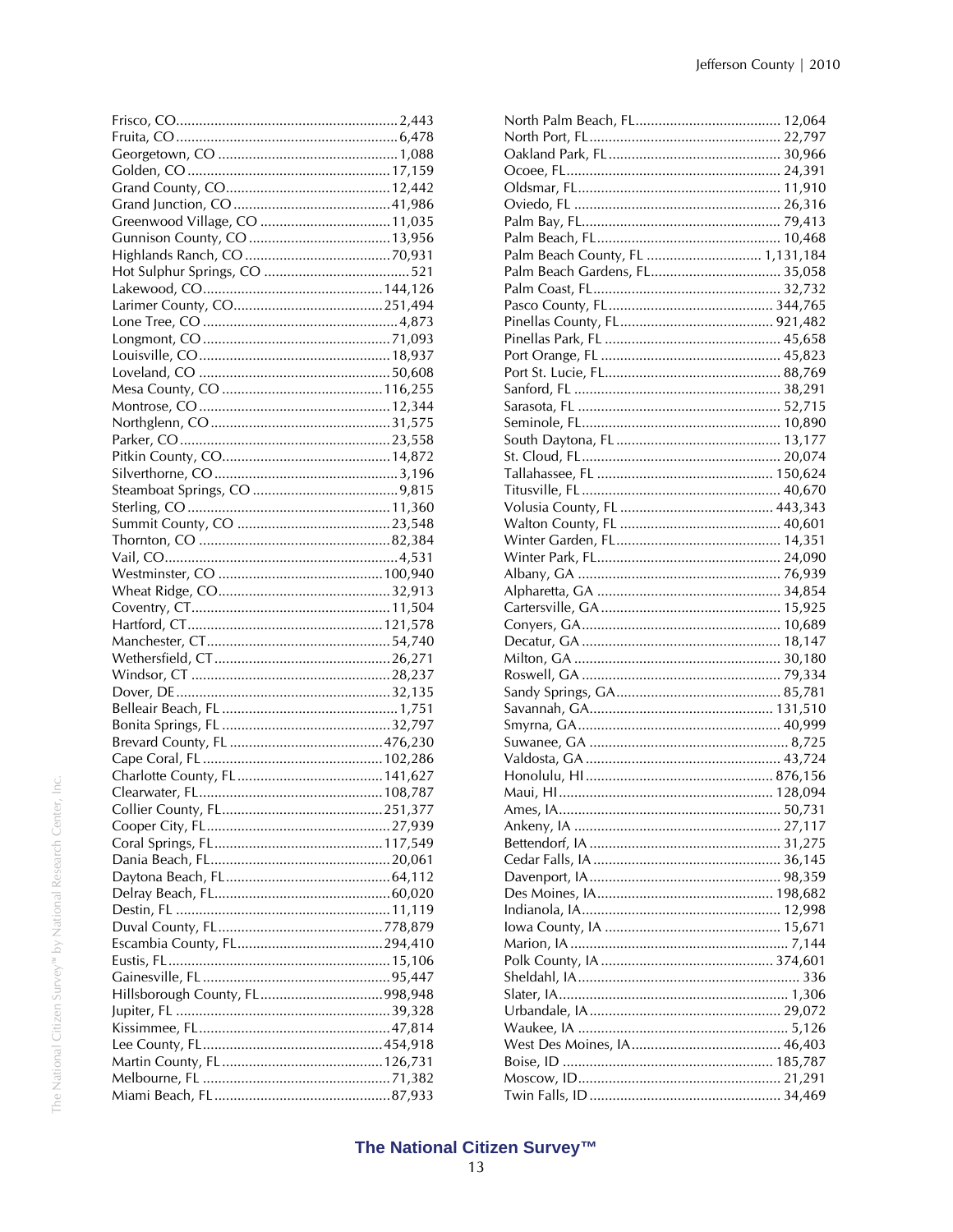| Montgomery County, MD873,341 |  |
|------------------------------|--|
|                              |  |

| Prince George's County, MD 801,515   |  |
|--------------------------------------|--|
|                                      |  |
|                                      |  |
|                                      |  |
|                                      |  |
|                                      |  |
|                                      |  |
|                                      |  |
|                                      |  |
|                                      |  |
|                                      |  |
| Meridian Charter Township, MI 38,987 |  |
|                                      |  |
|                                      |  |
|                                      |  |
|                                      |  |
|                                      |  |
|                                      |  |
|                                      |  |
|                                      |  |
| Village of Howard City, MI 1,585     |  |
|                                      |  |
|                                      |  |
|                                      |  |
|                                      |  |
|                                      |  |
|                                      |  |
|                                      |  |
|                                      |  |
|                                      |  |
|                                      |  |
|                                      |  |
|                                      |  |
|                                      |  |
|                                      |  |
|                                      |  |
|                                      |  |
|                                      |  |
|                                      |  |
|                                      |  |
|                                      |  |
|                                      |  |
| Washington County, MN 201,130        |  |
|                                      |  |
|                                      |  |
|                                      |  |
|                                      |  |
|                                      |  |
|                                      |  |
|                                      |  |
|                                      |  |
|                                      |  |
|                                      |  |
|                                      |  |
|                                      |  |
|                                      |  |
|                                      |  |
|                                      |  |
|                                      |  |
|                                      |  |
|                                      |  |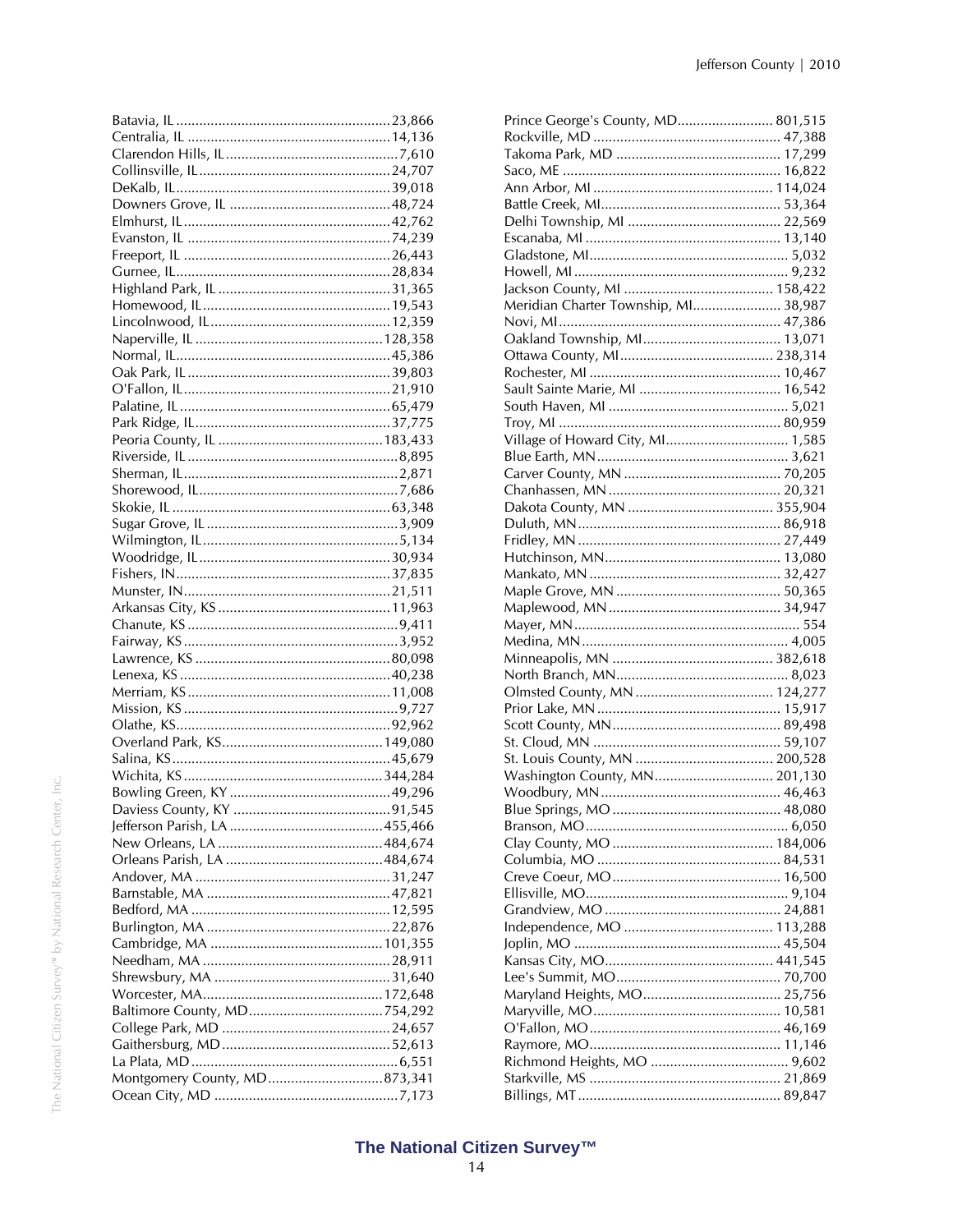| Willingboro Township, NJ 33,008 |  |
|---------------------------------|--|
|                                 |  |
|                                 |  |
|                                 |  |
|                                 |  |
|                                 |  |
|                                 |  |
|                                 |  |
|                                 |  |
|                                 |  |
|                                 |  |
|                                 |  |
|                                 |  |
|                                 |  |
|                                 |  |
|                                 |  |
|                                 |  |
|                                 |  |
|                                 |  |
|                                 |  |
|                                 |  |
|                                 |  |
|                                 |  |
|                                 |  |
|                                 |  |
|                                 |  |
|                                 |  |
|                                 |  |
|                                 |  |
|                                 |  |
|                                 |  |
|                                 |  |
|                                 |  |
|                                 |  |
|                                 |  |
|                                 |  |
|                                 |  |
|                                 |  |

| Multnomah County, OR  660,486        |  |
|--------------------------------------|--|
|                                      |  |
|                                      |  |
|                                      |  |
| Cranberry Township, PA  23,625       |  |
| Cumberland County, PA 213,674        |  |
|                                      |  |
|                                      |  |
| Lower Providence Township, PA 22,390 |  |
|                                      |  |
|                                      |  |
|                                      |  |
| Upper Merion Township, PA 28,863     |  |
|                                      |  |
|                                      |  |
|                                      |  |
|                                      |  |
|                                      |  |
|                                      |  |
|                                      |  |
|                                      |  |
|                                      |  |
|                                      |  |
|                                      |  |
|                                      |  |
|                                      |  |
|                                      |  |
|                                      |  |
|                                      |  |
|                                      |  |
|                                      |  |
|                                      |  |
|                                      |  |
|                                      |  |
|                                      |  |
|                                      |  |
|                                      |  |
|                                      |  |
|                                      |  |
|                                      |  |
|                                      |  |
|                                      |  |
|                                      |  |
|                                      |  |
|                                      |  |
|                                      |  |
|                                      |  |
|                                      |  |
|                                      |  |
|                                      |  |
|                                      |  |
|                                      |  |
|                                      |  |
|                                      |  |
|                                      |  |
|                                      |  |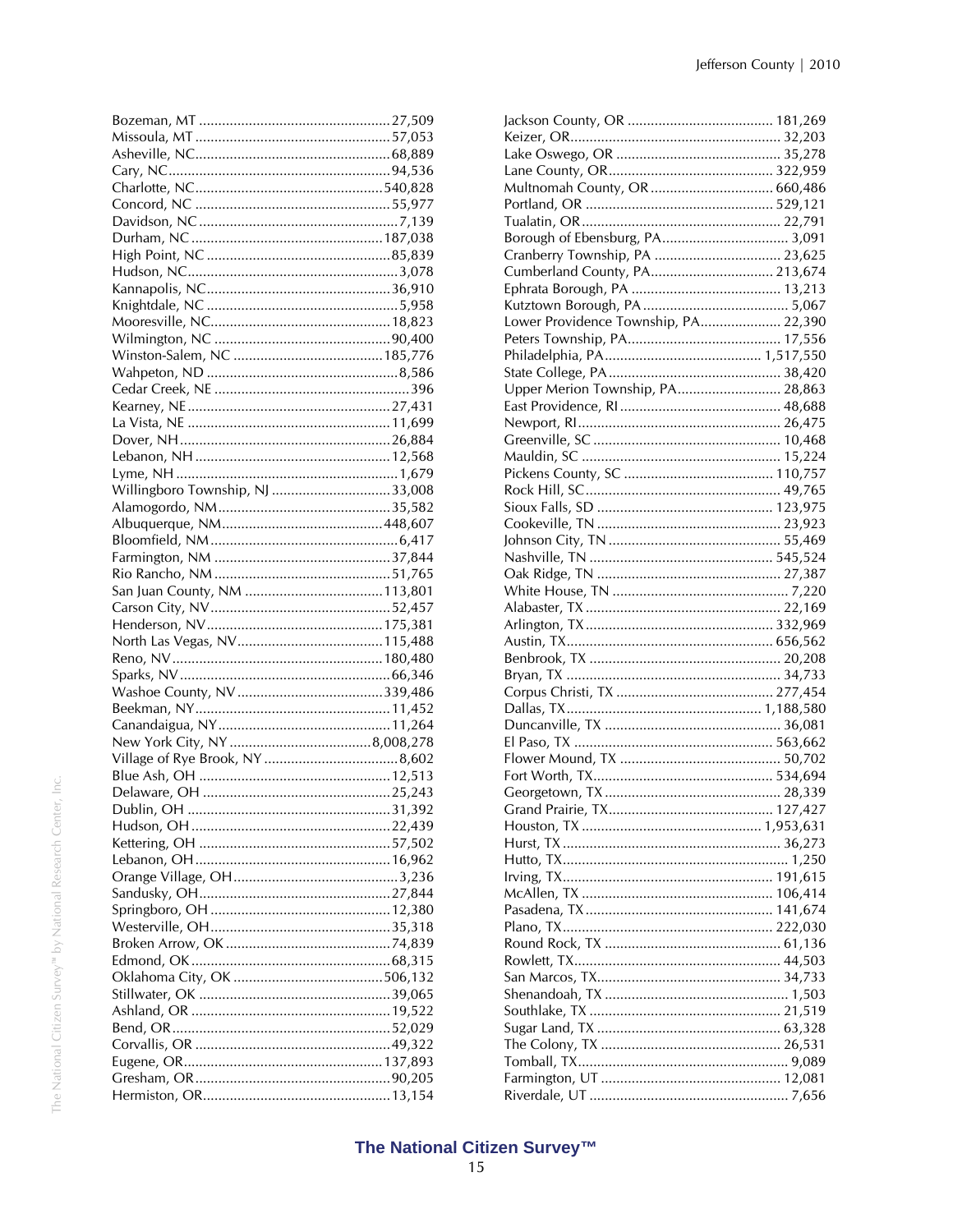| Chesterfield County, VA 259,903  |  |
|----------------------------------|--|
|                                  |  |
|                                  |  |
|                                  |  |
|                                  |  |
|                                  |  |
|                                  |  |
|                                  |  |
|                                  |  |
| Prince William County, VA280,813 |  |
|                                  |  |
|                                  |  |
|                                  |  |
|                                  |  |
|                                  |  |
|                                  |  |
|                                  |  |
|                                  |  |
|                                  |  |
|                                  |  |
|                                  |  |
|                                  |  |
|                                  |  |
|                                  |  |
|                                  |  |

| Mountlake Terrace, WA  20,362     |  |
|-----------------------------------|--|
|                                   |  |
|                                   |  |
|                                   |  |
|                                   |  |
|                                   |  |
|                                   |  |
|                                   |  |
|                                   |  |
|                                   |  |
|                                   |  |
|                                   |  |
|                                   |  |
|                                   |  |
|                                   |  |
|                                   |  |
|                                   |  |
|                                   |  |
| Village of Brown Deer, WI  12,170 |  |
|                                   |  |
|                                   |  |
|                                   |  |
|                                   |  |
|                                   |  |
|                                   |  |
|                                   |  |
|                                   |  |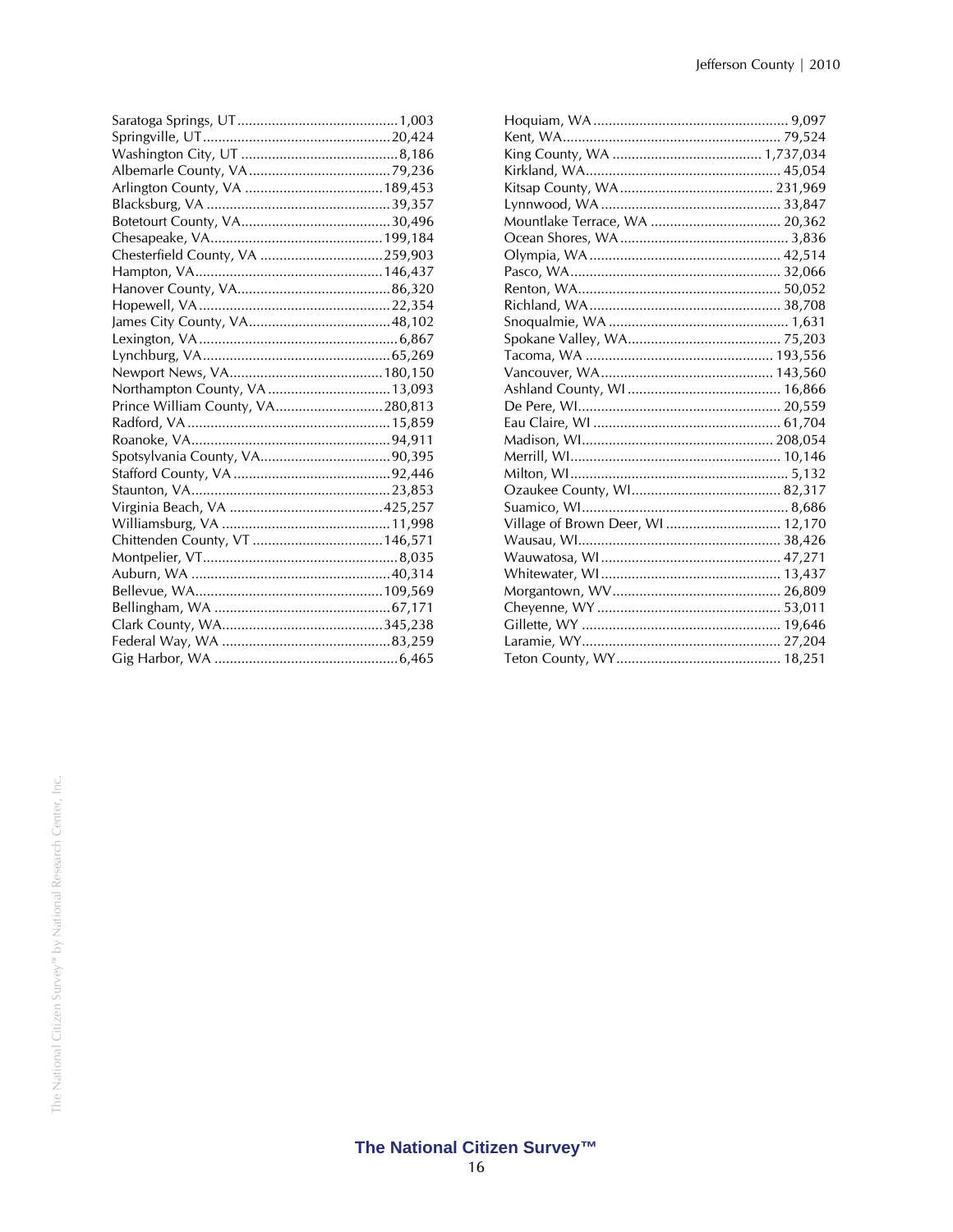# Populations 300,000 or more Benchmark Comparisons

| <b>Overall Community Quality Benchmarks</b>                    |                                                                                                 |      |                                              |                            |  |
|----------------------------------------------------------------|-------------------------------------------------------------------------------------------------|------|----------------------------------------------|----------------------------|--|
|                                                                | Jefferson County average rating<br>$(0 = \text{most negative}, 100 = \text{most})$<br>positive) | Rank | Number of<br>Jurisdictions for<br>Comparison | Comparison to<br>benchmark |  |
| The overall quality of life in<br>Jefferson County             | 75                                                                                              |      | 26                                           | Above                      |  |
| Your neighborhood as a place<br>to live                        | 80                                                                                              | 1    | 21                                           | Above                      |  |
| Jefferson County as a place to<br>live                         | 79                                                                                              | 1    | 25                                           | Above                      |  |
| Remain in Jefferson County<br>for the next five years          | 86                                                                                              |      | 9                                            | Above                      |  |
| Recommend living in<br>Jefferson County to someone<br>who asks | 81                                                                                              |      | 10                                           | Above                      |  |

| <b>Community Transportation Normative Comparisons</b> |                                                                                   |      |                                           |                            |  |
|-------------------------------------------------------|-----------------------------------------------------------------------------------|------|-------------------------------------------|----------------------------|--|
|                                                       | Jefferson County average rating<br>$(0 = most negative, 100 = most)$<br>positive) | Rank | Number of Jurisdictions<br>for Comparison | Comparison to<br>benchmark |  |
| Ease of bus travel in<br>Jefferson County             | 38                                                                                | 9    | 13                                        | Below                      |  |
| Ease of car travel in<br>Jefferson County             | 60                                                                                | 1    | 15                                        | Above                      |  |
| Ease of walking in<br>Jefferson County                | 52                                                                                | 5    | 14                                        | Above                      |  |
| Ease of bicycle travel<br>in Jefferson County         | 49                                                                                | 6    | 14                                        | Above                      |  |
| Traffic flow on County<br>roads                       | 48                                                                                | 3    | 14                                        | Above                      |  |

| <b>Transportation and Parking Services Normative Comparisons</b> |                                                                                                                                                                         |    |    |       |  |  |  |
|------------------------------------------------------------------|-------------------------------------------------------------------------------------------------------------------------------------------------------------------------|----|----|-------|--|--|--|
|                                                                  | Number of<br>Jefferson County average rating<br>$(0 = most negative, 100 = most)$<br>Jurisdictions for<br>Comparison to<br>benchmark<br>positive)<br>Rank<br>Comparison |    |    |       |  |  |  |
| Road repair                                                      | 45                                                                                                                                                                      |    | 29 | Above |  |  |  |
| Snow removal on<br>County roads and<br>highways                  | 61                                                                                                                                                                      |    | 14 | Above |  |  |  |
| Bus or transit services                                          | 44                                                                                                                                                                      | 12 | 18 | Below |  |  |  |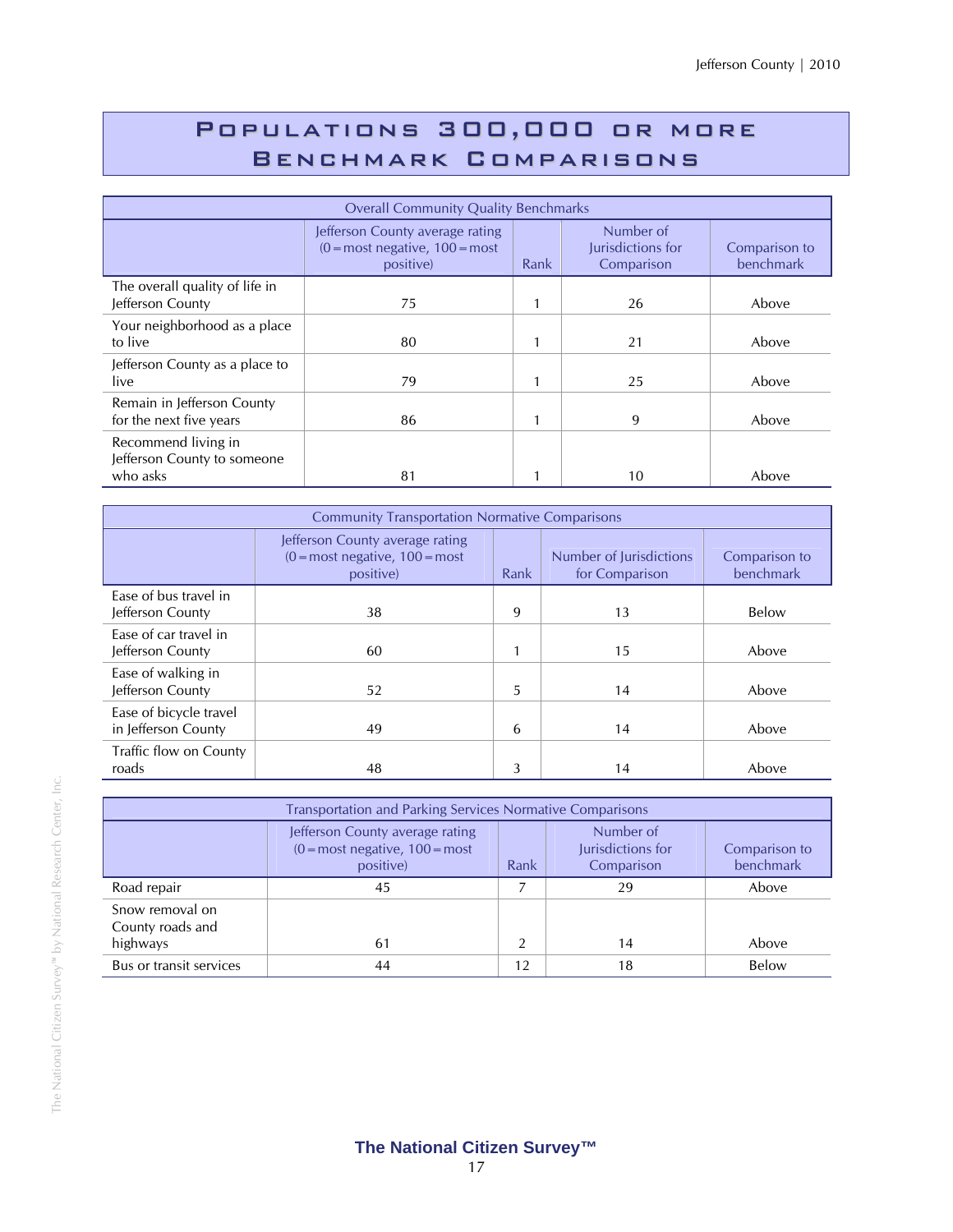| Frequency of Bus Use Benchmarks                  |                                                                                                                                                                      |  |  |      |  |  |
|--------------------------------------------------|----------------------------------------------------------------------------------------------------------------------------------------------------------------------|--|--|------|--|--|
|                                                  | Jefferson County average rating<br>$(0 = most negative, 100 = most)$<br>Number of Jurisdictions<br>Comparison to<br>benchmark<br>for Comparison<br>Rank<br>positive) |  |  |      |  |  |
| Ridden a local bus<br>within Jefferson<br>County | 27                                                                                                                                                                   |  |  | Less |  |  |

| Housing Characteristics Normative Comparisons    |                                                                                                                                                                                    |  |    |       |  |  |
|--------------------------------------------------|------------------------------------------------------------------------------------------------------------------------------------------------------------------------------------|--|----|-------|--|--|
|                                                  | Jefferson County average rating<br>Number of Jurisdictions<br>$(0 = \text{most negative}, 100 = \text{most})$<br>Comparison to<br>benchmark<br>for Comparison<br>positive)<br>Rank |  |    |       |  |  |
| Availability of<br>affordable quality<br>housing | 45                                                                                                                                                                                 |  | 22 | Above |  |  |

| <b>Housing Costs Benchmarks</b>                                                                                                                                                       |    |  |  |      |  |
|---------------------------------------------------------------------------------------------------------------------------------------------------------------------------------------|----|--|--|------|--|
| Number of<br>Jefferson County average<br>Jurisdictions for<br>rating $(0 = \text{most negative})$<br>Comparison to<br>benchmark<br>$100 = \text{most positive}$<br>Rank<br>Comparison |    |  |  |      |  |
| Experiencing housing costs<br>stress (housing costs 30% or<br>more of income)                                                                                                         | 35 |  |  | Less |  |

| <b>Population Growth Benchmarks</b>   |                                                                                                                                                                                    |   |  |      |  |
|---------------------------------------|------------------------------------------------------------------------------------------------------------------------------------------------------------------------------------|---|--|------|--|
|                                       | Jefferson County average rating<br>$(0 = \text{most negative}, 100 = \text{most})$<br>Number of Jurisdictions<br>Comparison to<br>benchmark<br>Rank<br>for Comparison<br>positive) |   |  |      |  |
| Population growth<br>seen as too fast | 49                                                                                                                                                                                 | Q |  | Less |  |

| Nuisance Problems Benchmarks                                                                                                                                                          |  |    |  |      |  |
|---------------------------------------------------------------------------------------------------------------------------------------------------------------------------------------|--|----|--|------|--|
| Number of<br>Jefferson County average<br>Jurisdictions for<br>rating $(0 = \text{most negative})$<br>Comparison to<br>benchmark<br>Comparison<br>$100 = \text{most positive}$<br>Rank |  |    |  |      |  |
| To what degree, if at all, are run<br>down buildings, weed lots or junk<br>vehicles a problem in Jefferson<br>County?                                                                 |  | 11 |  | Less |  |

| Planning and Community Code Enforcement Services Normative Comparisons                                                                                                  |    |   |    |       |  |
|-------------------------------------------------------------------------------------------------------------------------------------------------------------------------|----|---|----|-------|--|
| Jefferson County average rating<br>Number of<br>Jurisdictions for<br>$(0 = most negative, 100 = most)$<br>Comparison to<br>benchmark<br>Rank<br>Comparison<br>positive) |    |   |    |       |  |
| Land use, planning and<br>zoning                                                                                                                                        | 48 |   | 19 | Above |  |
| Code enforcement (weeds,<br>abandoned buildings, etc)                                                                                                                   | 48 | 5 | 23 | Above |  |
| Animal control                                                                                                                                                          | 56 |   | 22 | Above |  |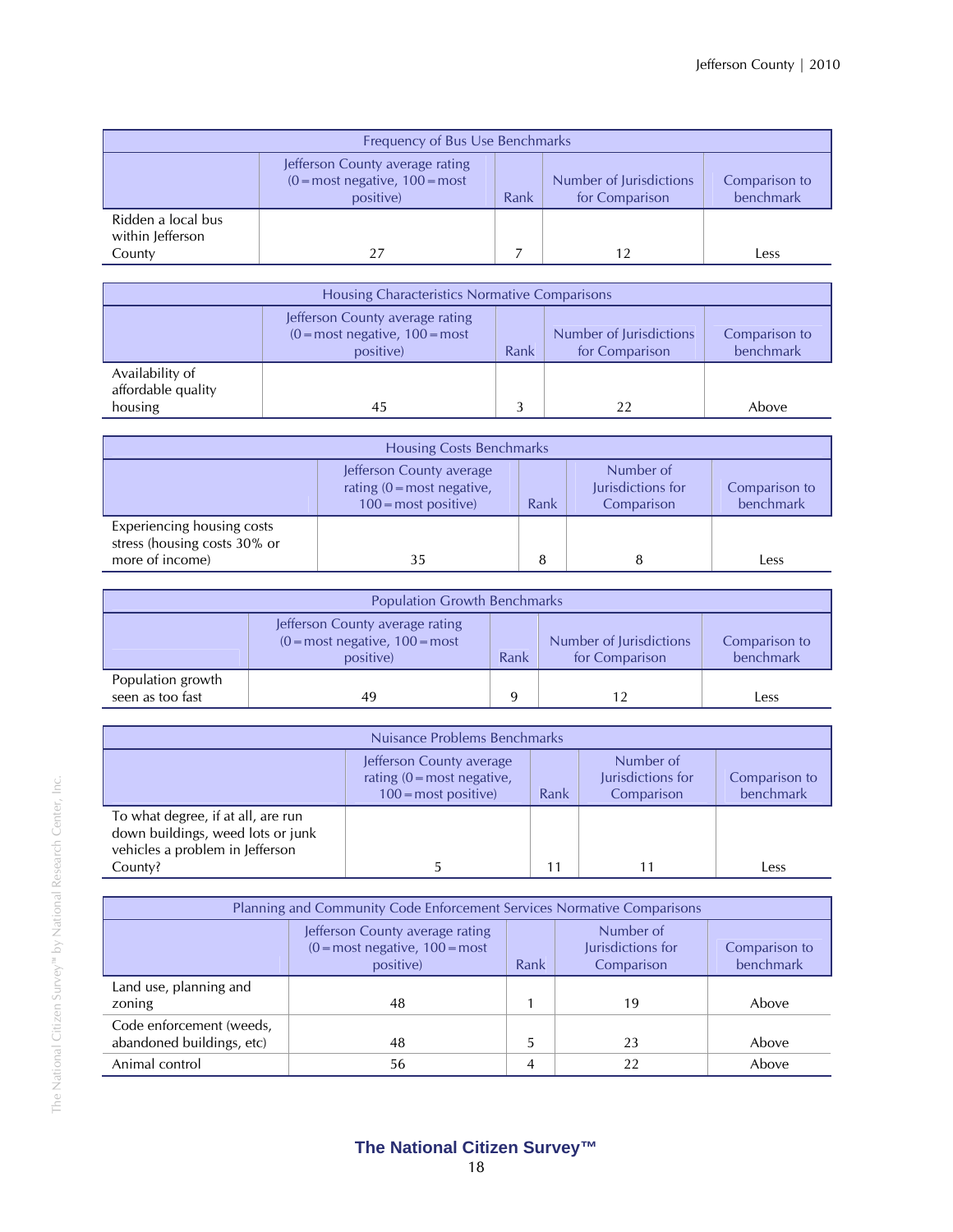| Economic Sustainability and Opportunities Normative Comparisons  |                                                                                                                                                                      |   |    |       |  |  |  |
|------------------------------------------------------------------|----------------------------------------------------------------------------------------------------------------------------------------------------------------------|---|----|-------|--|--|--|
|                                                                  | Jefferson County average rating<br>$(0 = most negative, 100 = most)$<br>Number of Jurisdictions<br>Comparison to<br>benchmark<br>for Comparison<br>positive)<br>Rank |   |    |       |  |  |  |
| Employment<br>opportunities                                      | 43                                                                                                                                                                   | 8 | 18 | Above |  |  |  |
| Jefferson County as a<br>place to work<br>Above<br>18<br>62<br>4 |                                                                                                                                                                      |   |    |       |  |  |  |

| Economic Development Services Normative Comparisons |                                                                                                                                                                                |  |  |       |  |
|-----------------------------------------------------|--------------------------------------------------------------------------------------------------------------------------------------------------------------------------------|--|--|-------|--|
|                                                     | Number of Jurisdictions<br>Jefferson County average rating<br>Comparison to<br>benchmark<br>Rank<br>$(0 = \text{most negative}, 100 = \text{most positive})$<br>for Comparison |  |  |       |  |
| Economic<br>development                             | 45                                                                                                                                                                             |  |  | Above |  |

| Job and Retail Growth Benchmarks  |                                                                                                                                                                  |   |  |      |  |  |
|-----------------------------------|------------------------------------------------------------------------------------------------------------------------------------------------------------------|---|--|------|--|--|
|                                   | Number of Jurisdictions<br>Jefferson County average rating<br>Comparison to<br>benchmark<br>$(0 = most negative, 100 = most positive)$<br>for Comparison<br>Rank |   |  |      |  |  |
| Retail growth<br>seen as too slow | 19                                                                                                                                                               | 8 |  | Less |  |  |
| Jobs growth seen<br>as too slow   | 78                                                                                                                                                               | b |  | More |  |  |

| <b>Personal Economic Future Benchmarks</b> |                                                                                                                                                                         |  |    |       |  |  |
|--------------------------------------------|-------------------------------------------------------------------------------------------------------------------------------------------------------------------------|--|----|-------|--|--|
|                                            | Number of<br>Jefferson County average rating<br>Jurisdictions for<br>$(0 = most negative, 100 = most)$<br>Comparison to<br>benchmark<br>Comparison<br>positive)<br>Rank |  |    |       |  |  |
| Positive impact of<br>economy on household |                                                                                                                                                                         |  |    |       |  |  |
| income                                     |                                                                                                                                                                         |  | 12 | Below |  |  |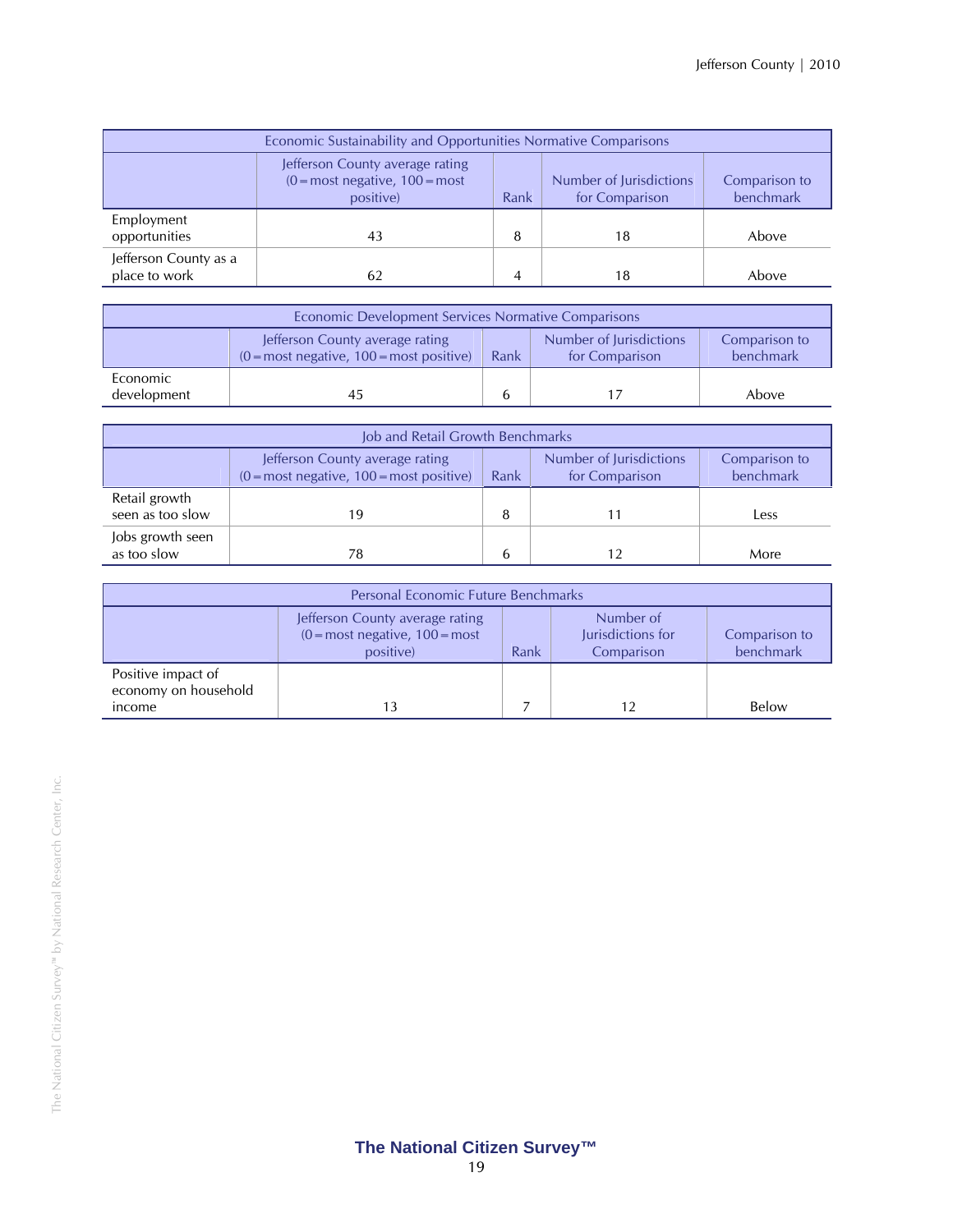| <b>Community and Personal Public Safety Normative Comparisons</b>    |                                                                                                 |      |                                              |                            |  |
|----------------------------------------------------------------------|-------------------------------------------------------------------------------------------------|------|----------------------------------------------|----------------------------|--|
|                                                                      | Jefferson County average rating<br>$(0 = \text{most negative}, 100 = \text{most})$<br>positive) | Rank | Number of<br>Jurisdictions for<br>Comparison | Comparison to<br>benchmark |  |
| Safety in Jefferson County's<br>commercial area(s) after dark        | 67                                                                                              | 1    | 16                                           | Above                      |  |
| Safety in Jefferson County's<br>commercial area(s) during the<br>day | 83                                                                                              | 1    | 16                                           | Above                      |  |
| Safety in your neighborhood<br>after dark                            | 81                                                                                              | 1    | 21                                           | Above                      |  |
| Safety in your neighborhood<br>during the day                        | 92                                                                                              | 1    | 21                                           | Above                      |  |
| Environmental hazards,<br>including toxic waste                      | 78                                                                                              | 1    | 8                                            | Above                      |  |
| Safety from property crimes<br>(e.g., burglary, theft)               | 71                                                                                              | 2    | 15                                           | Above                      |  |
| Safety from violent crime (e.g.,<br>rape, assault, robbery)          | 80                                                                                              |      | 15                                           | Above                      |  |

| Crime Victimization and Reporting Benchmarks |                                                                                       |      |                                           |                            |  |
|----------------------------------------------|---------------------------------------------------------------------------------------|------|-------------------------------------------|----------------------------|--|
|                                              | Jefferson County average rating $(0 = most$<br>negative, $100 = \text{most positive}$ | Rank | Number of Jurisdictions<br>for Comparison | Comparison to<br>benchmark |  |
| Victim of<br>crime                           | 10                                                                                    | 11   |                                           | Less                       |  |
| Reported<br>crimes                           |                                                                                       | 6    |                                           | More                       |  |

| <b>Public Safety Services Normative Comparisons</b>                                                                    |                                                                                                 |      |                                              |                            |  |
|------------------------------------------------------------------------------------------------------------------------|-------------------------------------------------------------------------------------------------|------|----------------------------------------------|----------------------------|--|
|                                                                                                                        | Jefferson County average<br>rating $(0 = \text{most negative})$<br>$100 = \text{most positive}$ | Rank | Number of<br>Jurisdictions for<br>Comparison | Comparison to<br>benchmark |  |
| Sheriff services                                                                                                       | 68                                                                                              |      | 27                                           | Above                      |  |
| Crime prevention                                                                                                       | 63                                                                                              |      | 20                                           | Above                      |  |
| Fire prevention and education                                                                                          | 69                                                                                              |      | 12                                           | Above                      |  |
| Traffic enforcement on County roads<br>and highways                                                                    | 61                                                                                              |      | 20                                           | Above                      |  |
| Emergency preparedness (services that<br>prepare the community for natural<br>disasters or other emergency situations) | 54                                                                                              | h    | 10                                           | Above                      |  |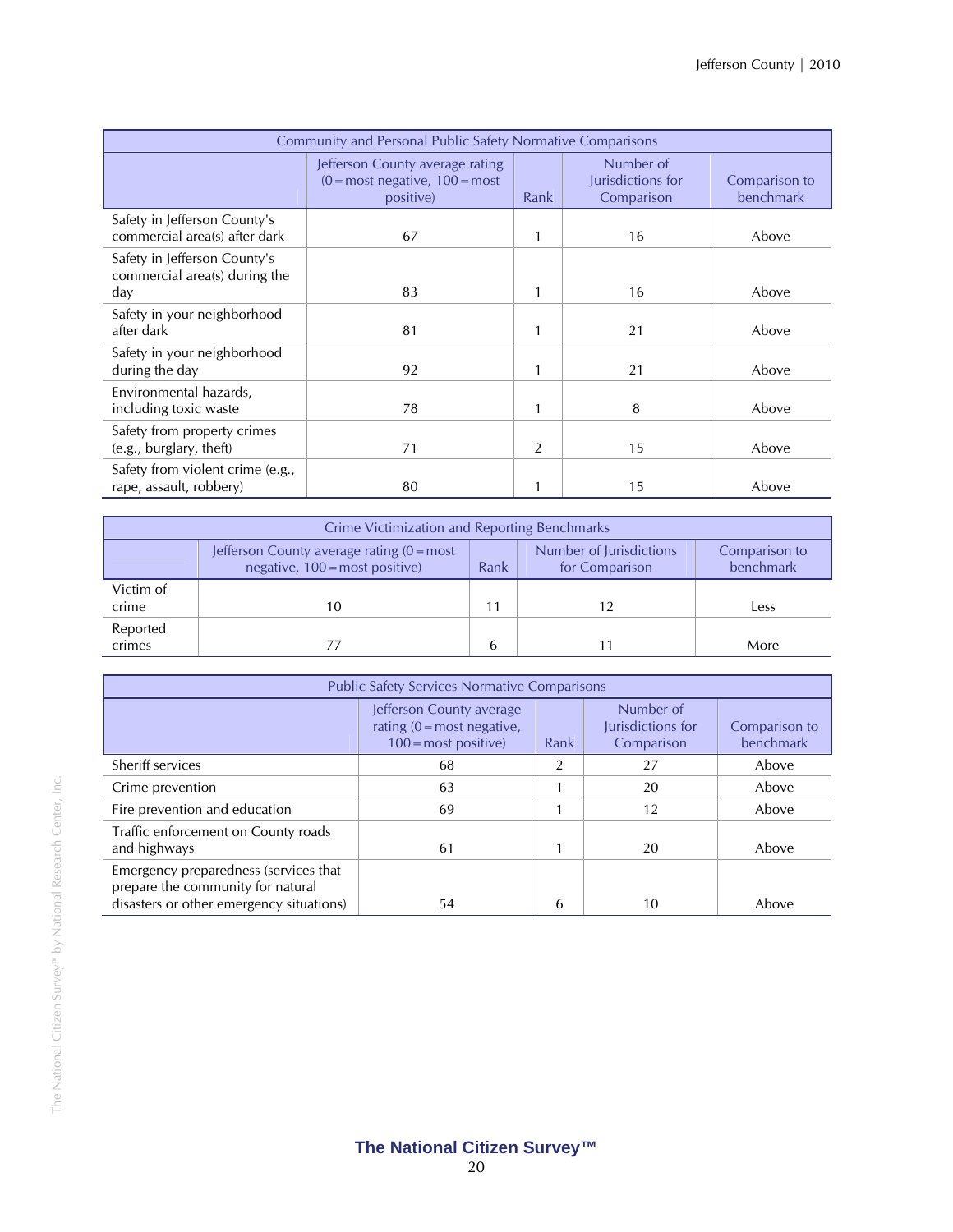| <b>Community Environment Normative Comparisons</b>     |                                                                                                                                                                         |   |    |       |  |  |
|--------------------------------------------------------|-------------------------------------------------------------------------------------------------------------------------------------------------------------------------|---|----|-------|--|--|
|                                                        | Number of<br>Jefferson County average rating<br>Jurisdictions for<br>$(0 = most negative, 100 = most)$<br>Comparison to<br>benchmark<br>Rank<br>positive)<br>Comparison |   |    |       |  |  |
| Quality of overall natural<br>environment in Jefferson |                                                                                                                                                                         |   |    |       |  |  |
| County                                                 |                                                                                                                                                                         |   |    | Above |  |  |
| Air quality                                            | 59                                                                                                                                                                      | b | 16 | Above |  |  |

|                          | Utility Services Normative Comparisons                                                |      |                                           |                            |  |  |
|--------------------------|---------------------------------------------------------------------------------------|------|-------------------------------------------|----------------------------|--|--|
|                          | Jefferson County average rating $(0 = most$<br>negative, $100 = \text{most positive}$ | Rank | Number of Jurisdictions<br>for Comparison | Comparison to<br>benchmark |  |  |
| <b>Drinking</b><br>water | 70                                                                                    |      | 15                                        | Above                      |  |  |
| Storm<br>drainage        | 56                                                                                    |      | 20                                        | Above                      |  |  |
| Recycling                | 49                                                                                    | 16   | 19                                        | Below                      |  |  |

| <b>Community Recreational Opportunities Normative Comparisons</b> |                                                                                                                                                                                    |  |    |       |  |  |
|-------------------------------------------------------------------|------------------------------------------------------------------------------------------------------------------------------------------------------------------------------------|--|----|-------|--|--|
|                                                                   | Jefferson County average rating<br>$(0 = \text{most negative}, 100 = \text{most})$<br>Number of Jurisdictions<br>Comparison to<br>benchmark<br>for Comparison<br>positive)<br>Rank |  |    |       |  |  |
| Recreational<br>opportunities                                     | 77                                                                                                                                                                                 |  | 15 | Above |  |  |
| Jefferson County<br>open space                                    | 83                                                                                                                                                                                 |  | 8  | Above |  |  |

| Participation in Parks and Recreation Opportunities Benchmarks |                            |      |                                           |                            |  |  |
|----------------------------------------------------------------|----------------------------|------|-------------------------------------------|----------------------------|--|--|
|                                                                | Comparison to<br>benchmark | Rank | Number of Jurisdictions for<br>Comparison | Comparison to<br>benchmark |  |  |
| Used recreation centers in<br>Jefferson County                 | More                       |      | 8                                         | More                       |  |  |
| Participated in a recreation<br>program or activity            | More                       |      | Q                                         | More                       |  |  |
| Visited a neighborhood park or<br>County park                  | More                       |      |                                           | More                       |  |  |

| Parks and Recreation Services Normative Comparisons |                                                                                                                                                                                |  |  |       |  |
|-----------------------------------------------------|--------------------------------------------------------------------------------------------------------------------------------------------------------------------------------|--|--|-------|--|
|                                                     | Number of Jurisdictions<br>Jefferson County average rating<br>Comparison to<br>benchmark<br>$(0 = \text{most negative}, 100 = \text{most positive})$<br>Rank<br>for Comparison |  |  |       |  |
| Nature programs<br>or classes                       |                                                                                                                                                                                |  |  | Above |  |

| Participation in Cultural and Educational Opportunities Benchmarks |                                                                                                                                                                                       |  |    |      |  |  |
|--------------------------------------------------------------------|---------------------------------------------------------------------------------------------------------------------------------------------------------------------------------------|--|----|------|--|--|
|                                                                    | Number of<br>Jefferson County average rating<br>Jurisdictions for<br>$(0 = \text{most negative}, 100 = \text{most})$<br>Comparison to<br>benchmark<br>Comparison<br>Rank<br>positive) |  |    |      |  |  |
| Used Jefferson County<br>public libraries or their<br>services     | 81                                                                                                                                                                                    |  | 10 | More |  |  |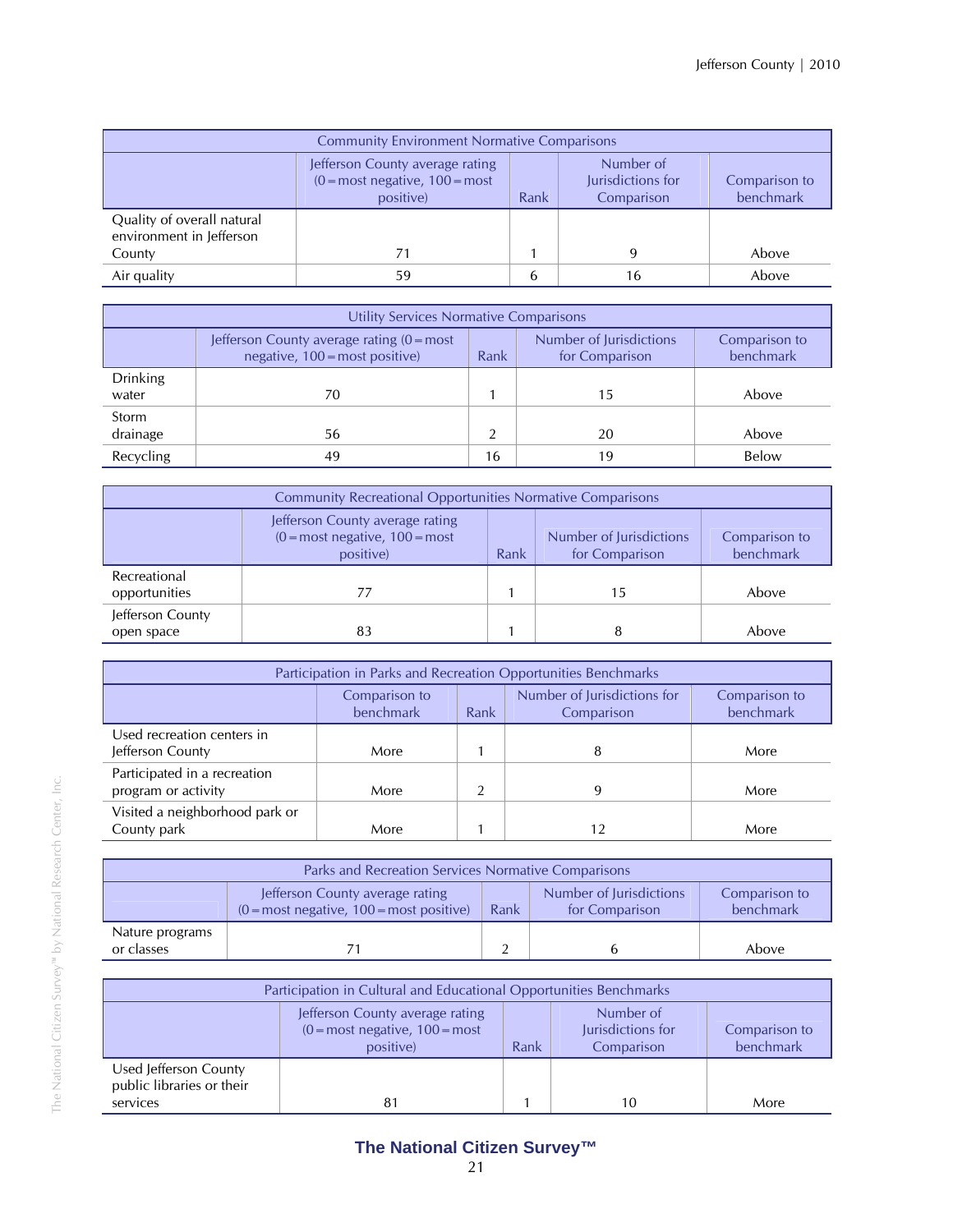| <b>Cultural and Educational Services Normative Comparisons</b>                                                                             |    |  |    |                            |  |
|--------------------------------------------------------------------------------------------------------------------------------------------|----|--|----|----------------------------|--|
| Number of Jurisdictions<br>Jefferson County average rating $(0 = most$<br>Rank<br>negative, $100 = \text{most positive}$<br>for Comparison |    |  |    | Comparison to<br>benchmark |  |
| Public library<br>services                                                                                                                 | 76 |  | 23 | Above                      |  |

| <b>Community Health and Wellness Access and Opportunities Normative Comparisons</b> |                                                                                   |      |                                              |                            |
|-------------------------------------------------------------------------------------|-----------------------------------------------------------------------------------|------|----------------------------------------------|----------------------------|
|                                                                                     | Jefferson County average rating<br>$(0 = most negative, 100 = most)$<br>positive) | Rank | Number of<br>Jurisdictions for<br>Comparison | Comparison to<br>benchmark |
| Availability of affordable<br>quality health care                                   | 52                                                                                |      |                                              | Above                      |
| Availability of<br>preventive health<br>services                                    | 56                                                                                |      |                                              | Above                      |

| Health and Wellness Services Normative Comparisons |                                                                                                                                                                                |  |    |       |  |  |
|----------------------------------------------------|--------------------------------------------------------------------------------------------------------------------------------------------------------------------------------|--|----|-------|--|--|
|                                                    | Number of Jurisdictions<br>Jefferson County average rating<br>Comparison to<br>benchmark<br>$(0 = \text{most negative}, 100 = \text{most positive})$<br>for Comparison<br>Rank |  |    |       |  |  |
| Public health<br>services                          |                                                                                                                                                                                |  | 16 | Above |  |  |
| Adult protective<br>services                       | 52                                                                                                                                                                             |  |    | Above |  |  |

| <b>Community Quality and Inclusiveness Normative Comparisons</b> |                                                                                   |      |                                              |                            |
|------------------------------------------------------------------|-----------------------------------------------------------------------------------|------|----------------------------------------------|----------------------------|
|                                                                  | Jefferson County average rating<br>$(0 = most negative, 100 = most)$<br>positive) | Rank | Number of<br>Jurisdictions for<br>Comparison | Comparison to<br>benchmark |
| Sense of community                                               | 55                                                                                | 4    | 15                                           | Above                      |
| Availability of affordable<br>quality child care                 | 43                                                                                |      | 14                                           | Above                      |
| Jefferson County as a<br>place to raise children                 | 75                                                                                |      | 20                                           | Above                      |
| Jefferson County as a<br>place to retire                         | 62                                                                                | 4    | 19                                           | Above                      |

| Services Provided for Population Subgroups Normative Comparisons |                                                                                                                                                                      |   |    |       |  |  |
|------------------------------------------------------------------|----------------------------------------------------------------------------------------------------------------------------------------------------------------------|---|----|-------|--|--|
|                                                                  | Jefferson County average rating<br>Number of Jurisdictions<br>$(0 = most negative, 100 = most)$<br>Comparison to<br>benchmark<br>for Comparison<br>positive)<br>Rank |   |    |       |  |  |
| Services to seniors                                              | 55                                                                                                                                                                   | 6 | 20 | Above |  |  |
| Services to youth                                                | 56                                                                                                                                                                   |   | 16 | Above |  |  |
| Services to low-<br>income people<br>45<br>20<br>Above           |                                                                                                                                                                      |   |    |       |  |  |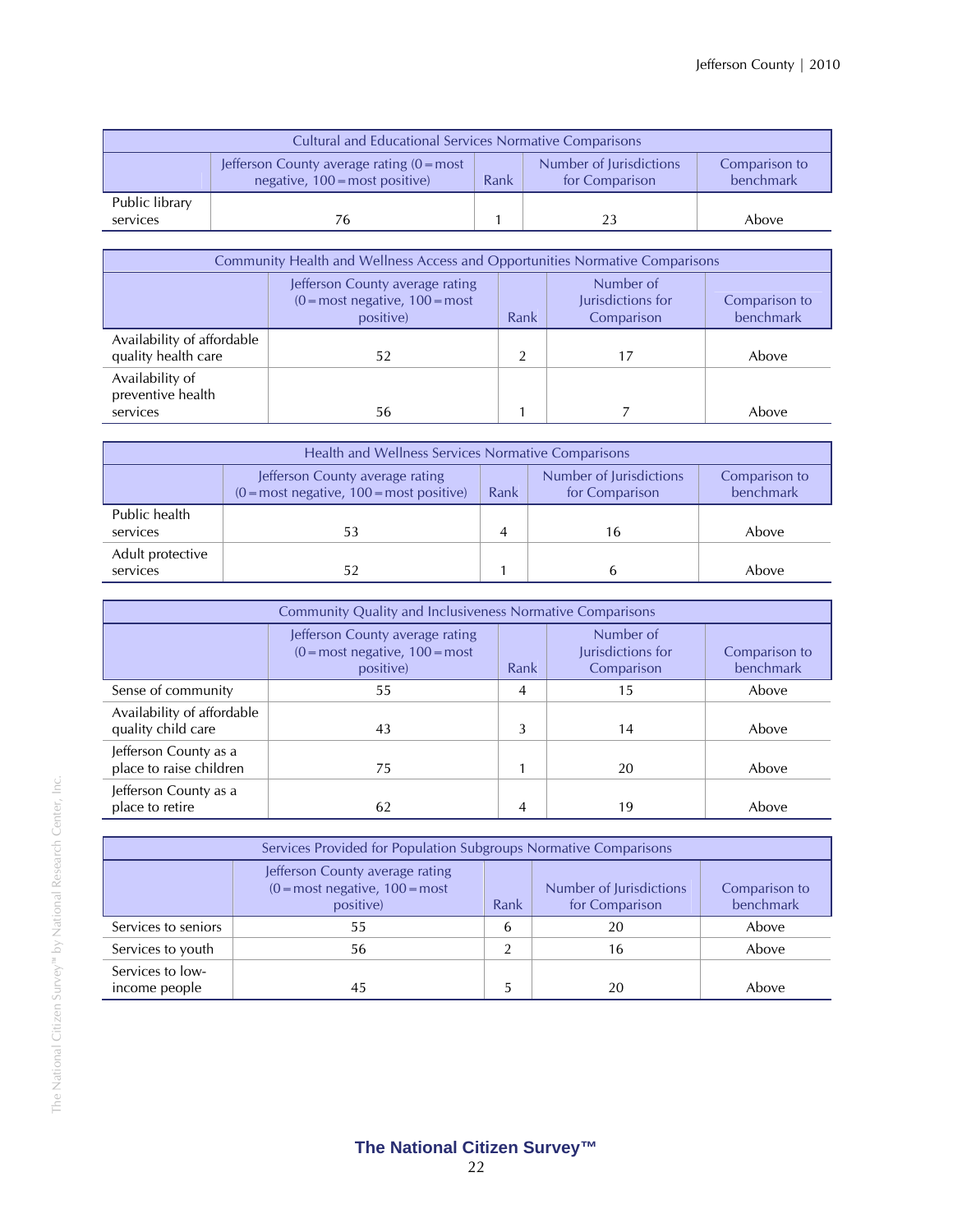| Participation in Civic Engagement Opportunities Benchmarks                                           |                                                                                             |      |                                              |                            |
|------------------------------------------------------------------------------------------------------|---------------------------------------------------------------------------------------------|------|----------------------------------------------|----------------------------|
|                                                                                                      | Jefferson County average<br>rating $(0 = \text{most negative})$ .<br>$100 =$ most positive) | Rank | Number of<br>Jurisdictions for<br>Comparison | Comparison to<br>benchmark |
| Attended a meeting of local elected<br>officials or other local public<br>meeting                    | 31                                                                                          | 2    | 12                                           | More                       |
| Watched a meeting of local elected<br>officials or other local public<br>meeting on cable television | 22                                                                                          | 11   | 11                                           | Less                       |
| Volunteered your time to some<br>group or activity in Jefferson County                               | 49                                                                                          |      | 12                                           | Similar                    |
| Provided help to a friend or<br>neighbor                                                             | 97                                                                                          |      | 6                                            | More                       |

| <b>Voter Behavior Benchmarks</b>  |                                                                                                                                                                                    |  |  |      |  |
|-----------------------------------|------------------------------------------------------------------------------------------------------------------------------------------------------------------------------------|--|--|------|--|
|                                   | Jefferson County average rating<br>$(0 = \text{most negative}, 100 = \text{most})$<br>Number of Jurisdictions<br>Comparison to<br>benchmark<br>for Comparison<br>positive)<br>Rank |  |  |      |  |
| Registered to vote                | 92                                                                                                                                                                                 |  |  | More |  |
| Voted in last<br>general election | 85                                                                                                                                                                                 |  |  | More |  |

| Use of Information Sources Benchmarks    |                                                                                                 |      |                                           |                            |
|------------------------------------------|-------------------------------------------------------------------------------------------------|------|-------------------------------------------|----------------------------|
|                                          | Jefferson County average rating<br>$(0 = \text{most negative}, 100 = \text{most})$<br>positive) | Rank | Number of Jurisdictions<br>for Comparison | Comparison to<br>benchmark |
| Visited the Jefferson<br>County Web site |                                                                                                 |      |                                           | More                       |

| Contact with Immediate Neighbors Benchmarks              |                                                                                                                                                                         |   |  |         |  |
|----------------------------------------------------------|-------------------------------------------------------------------------------------------------------------------------------------------------------------------------|---|--|---------|--|
|                                                          | Number of<br>Jefferson County average rating<br>$(0 = most negative, 100 = most)$<br>Jurisdictions for<br>Comparison to<br>benchmark<br>Rank<br>positive)<br>Comparison |   |  |         |  |
| Has contact with<br>neighbors at least once<br>per month | 83                                                                                                                                                                      | 4 |  | Similar |  |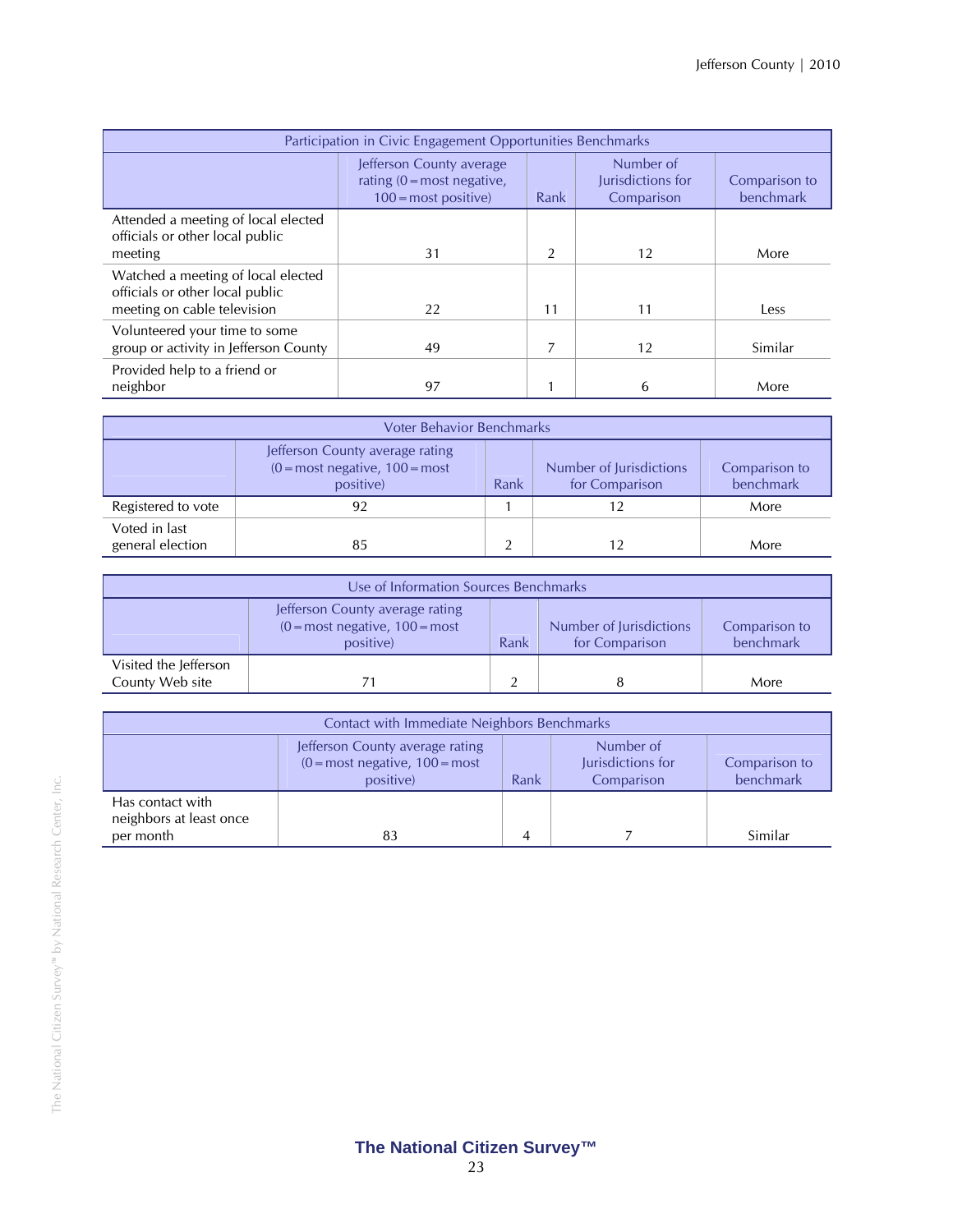| <b>Public Trust Normative Comparisons</b>                                       |                                                                                                 |      |                                              |                            |
|---------------------------------------------------------------------------------|-------------------------------------------------------------------------------------------------|------|----------------------------------------------|----------------------------|
|                                                                                 | Jefferson County average<br>rating $(0 = \text{most negative})$<br>$100 = \text{most positive}$ | Rank | Number of<br>Jurisdictions for<br>Comparison | Comparison to<br>benchmark |
| The value of services for the<br>taxes paid to Jefferson County                 | 51                                                                                              | 2    | 26                                           | Above                      |
| The overall direction that<br>Jefferson County is taking                        | 49                                                                                              | 5    | 20                                           | Above                      |
| The job Jefferson County<br>government does at welcoming<br>citizen involvement | 44                                                                                              | 5    | 19                                           | Above                      |
| The job Jefferson County<br>government does at listening to<br>citizens         | 39                                                                                              | 6    | 16                                           | Above                      |
| Overall image or reputation of<br>Jefferson County                              | 67                                                                                              | 3    | 16                                           | Above                      |

| Services Provided by Local, State and Federal Governments Normative Comparisons |                                                                                                                                                                         |    |    |         |  |  |
|---------------------------------------------------------------------------------|-------------------------------------------------------------------------------------------------------------------------------------------------------------------------|----|----|---------|--|--|
|                                                                                 | Number of<br>Jefferson County average rating<br>Jurisdictions for<br>$(0 = most negative, 100 = most)$<br>Comparison to<br>benchmark<br>Rank<br>Comparison<br>positive) |    |    |         |  |  |
| Services provided by<br>Jefferson County                                        | 63                                                                                                                                                                      | ി  | 28 | Above   |  |  |
| Services provided by the<br><b>Federal Government</b>                           | 36                                                                                                                                                                      | 10 | 12 | Below   |  |  |
| Services provided by the<br><b>State Government</b>                             | 42                                                                                                                                                                      | 5  | 12 | Similar |  |  |

| <b>Contact with County Employees Benchmarks</b>             |                                                                                                                                                                                       |  |    |      |  |
|-------------------------------------------------------------|---------------------------------------------------------------------------------------------------------------------------------------------------------------------------------------|--|----|------|--|
|                                                             | Number of<br>Jefferson County average rating<br>$(0 = \text{most negative}, 100 = \text{most})$<br>Jurisdictions for<br>Comparison to<br>benchmark<br>Rank<br>positive)<br>Comparison |  |    |      |  |
| Had contact with county<br>employee(s) in last 12<br>months | 60                                                                                                                                                                                    |  | 14 | More |  |

| Perceptions of County Employees (Among Those Who Had Contact) Normative Comparisons |                                                                                                                                                                  |  |    |       |  |  |  |
|-------------------------------------------------------------------------------------|------------------------------------------------------------------------------------------------------------------------------------------------------------------|--|----|-------|--|--|--|
|                                                                                     | Number of Jurisdictions<br>Jefferson County average rating<br>Comparison to<br>$(0 = most negative, 100 = most positive)$<br>benchmark<br>Rank<br>for Comparison |  |    |       |  |  |  |
| Knowledge                                                                           |                                                                                                                                                                  |  | 18 | Above |  |  |  |
| Responsiveness                                                                      | 67                                                                                                                                                               |  | 18 | Above |  |  |  |
| Courtesy                                                                            |                                                                                                                                                                  |  | 13 | Above |  |  |  |
| Overall<br>impression                                                               | 68                                                                                                                                                               |  | 20 | Above |  |  |  |